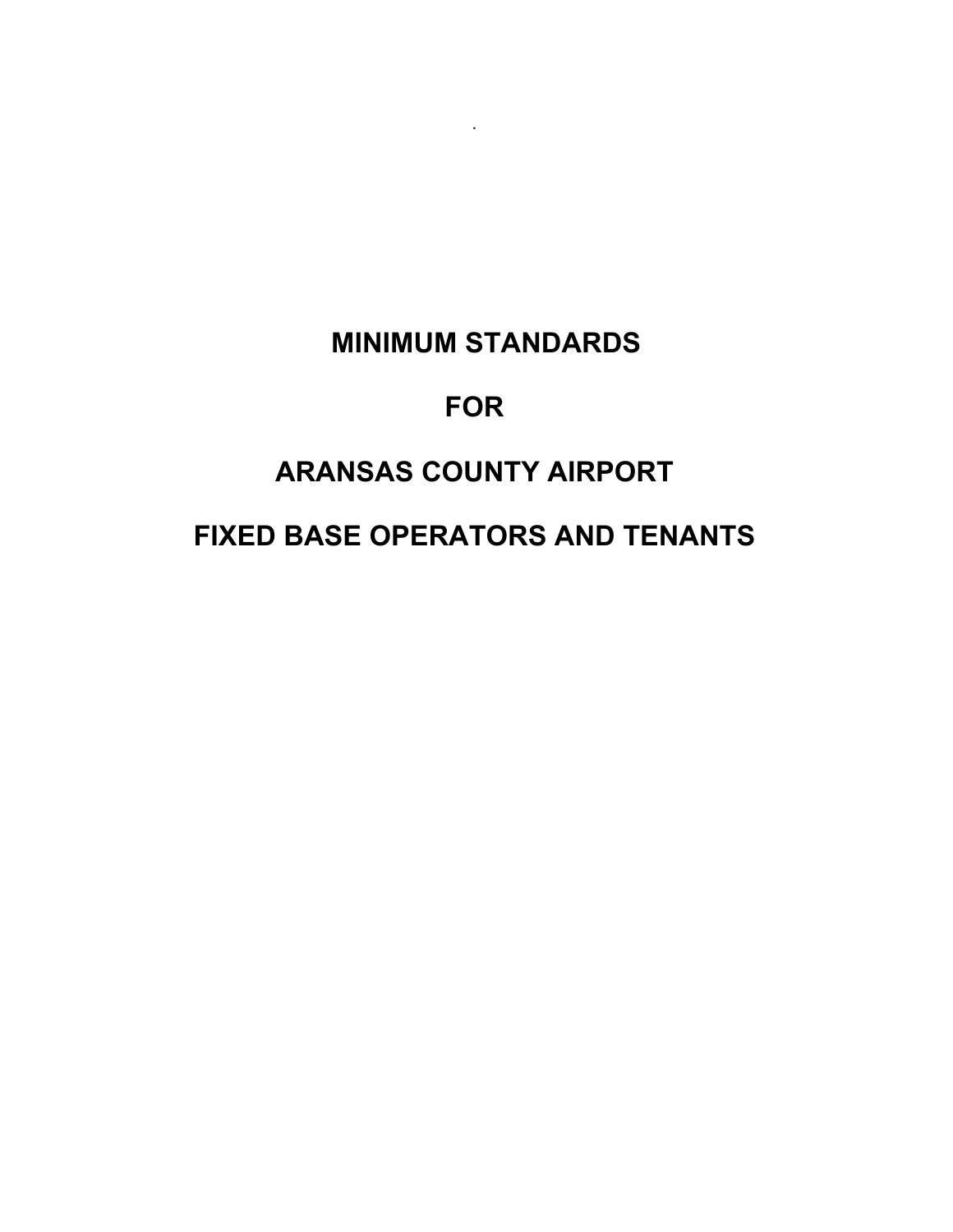# **TABLE OF CONTENTS**

### GENERAL 2

#### FIXED BASE OPERATOR CATEGORIES

| CATEGORY A: FLIGHT INSTRUCTOR AND AIRCRAFT RENTAL                            | 8  |
|------------------------------------------------------------------------------|----|
| CATEGORY B: AIRCRAFT CHARTER AND/OR AIR TAXI                                 | 9  |
| CATEGORY C: SPECIALIZED COMMERCIAL FLYING SERVICES                           | 10 |
| CATEGORY D: AIRCRAFT                                                         | 11 |
| CATEGORY E: AIRCRAFT, ENGINE, PROPELLER, AND<br><b>ACCESSORY MAINTENANCE</b> | 12 |
| CATEGORY F: RADIO AND INSTRUMENT                                             | 13 |
| CATEGORY G: SALE OF AVIATION PETROLEUM PRODUCTS<br>AND RAMP SERVICES         | 14 |
| CATEGORY H: AIRPORT TENANT                                                   | 16 |
| CATEGORY I: FLYING CLUBS                                                     | 17 |
| CATEGORY J: OTHER CATEGORIES                                                 | 19 |
| CATEGORY K: GENERAL REQUIREMENTS                                             | 20 |
| CATEGORY L: NONPUBLIC AIRCRAFT FUELS AND<br><b>OIL DISPENSING SERVICE</b>    | 21 |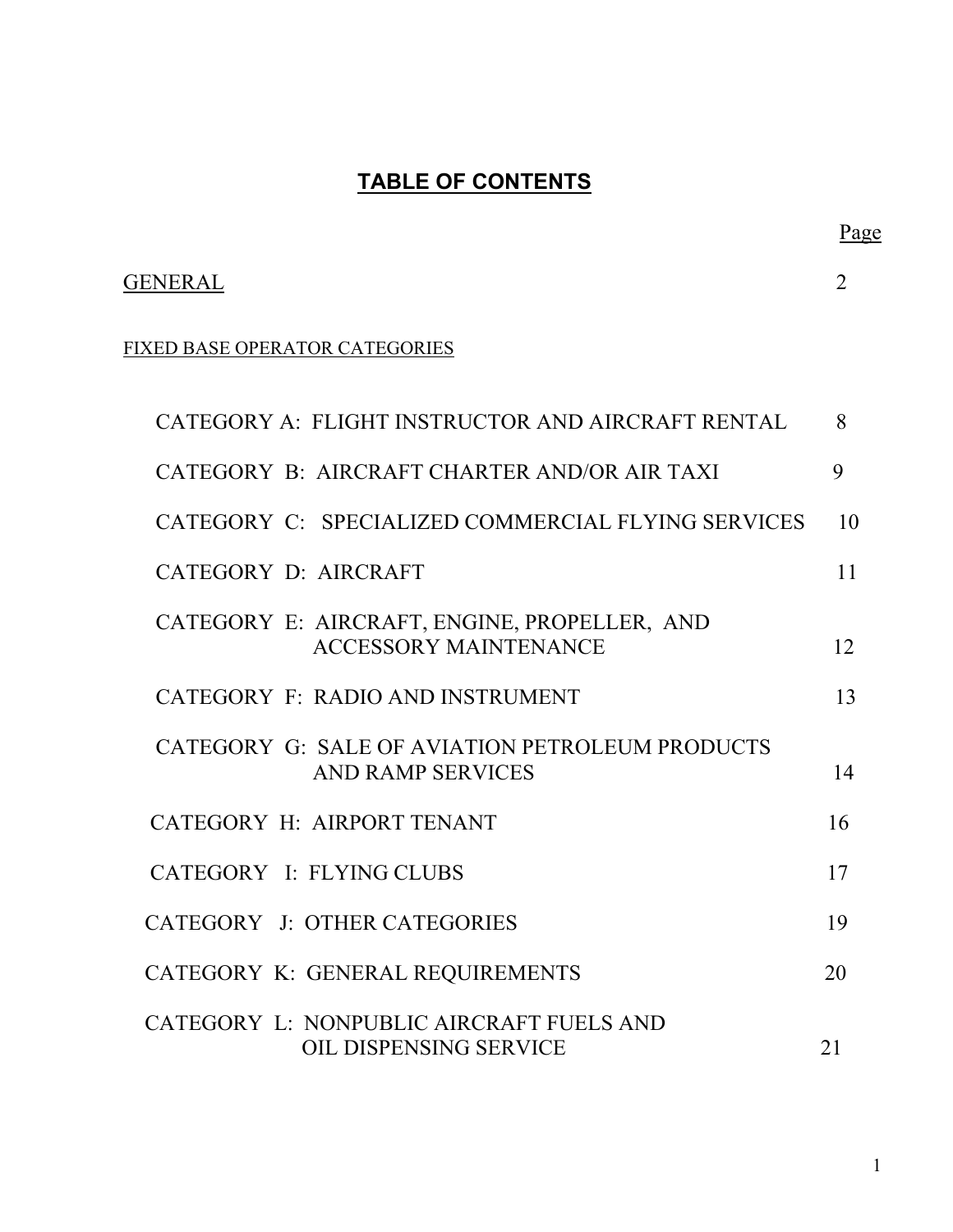The ARANSAS COUNTY COMMISSIONER COURT shall hereinafter be referred to as the Airport Authority.

 The following minimum standards and requirements for commercial aeronautical activities have been established in the public interest for the safe and efficient operations of the Aransas County Airport; to enhance its orderly growth; to preclude the granting of any exclusive right to conduct an aeronautical activity in violation of Section 308 (a) of the Federal Aviation Act of 1958; to conform to Title VI of the Civil Rights Act of 1964 and Part 21 of the Department of Transportation regulations; and to assure to all lessees the availability of airport property on fair and reasonable terms.

- 1. A Fixed Base Operator (FBO) is defined as any person, firm, or corporation performing any of the functions or furnishing any of the services as hereinafter set out for FBO at the Aransas County Airport. No person, firm, or corporation shall engage in any commercial activity as a FBO as herein defined unless the same is done incompliance with the standards, rules and regulations herein set forth.
- 2. An Airport Tenant is defined as a person, firm, or corporation leasing property at the Aransas County Airport who is not a FBO. An Airport Tenant may hangar his aircraft on his leased property subject to the provision of Category "H" hereof.
- 3. All FBOs and Airport Tenants shall protect the public generally, the customers or clients of such FBOs, and the County of Aransas from any and all lawful damages, claims, or harms, by having adequate liability insurance with a company authorized to do business in the State of Texas with limits of not less than \$250,000 per person, \$1,000,000 for each occurrence for personal injury, and \$500,000 property damage with the County of Aransas named as and additional insured, which policies may be approved by the Airport Authority and a certificate of insurance thereof furnished to the Authority. It is further understood that as circumstances in the future dictate, the County of Aransas may require an increase in bodily injury and property damaged insurance.
- 4. A FBO shall satisfy the Authority that it is technically and financially able to perform the services of a FBO. This shall include the responsibility for demonstrating continued financial solvency and business ability by submitting an annual balance sheet, credit references and any other proof that the Airport Authority may require from time to time.
- 5. Any person, firm, or corporation capable of meeting the minimum standards set forth herein for any of the stated FBO categories is eligible to become a FBO at the airport, subject to the execution of a written lease for not less than five (5)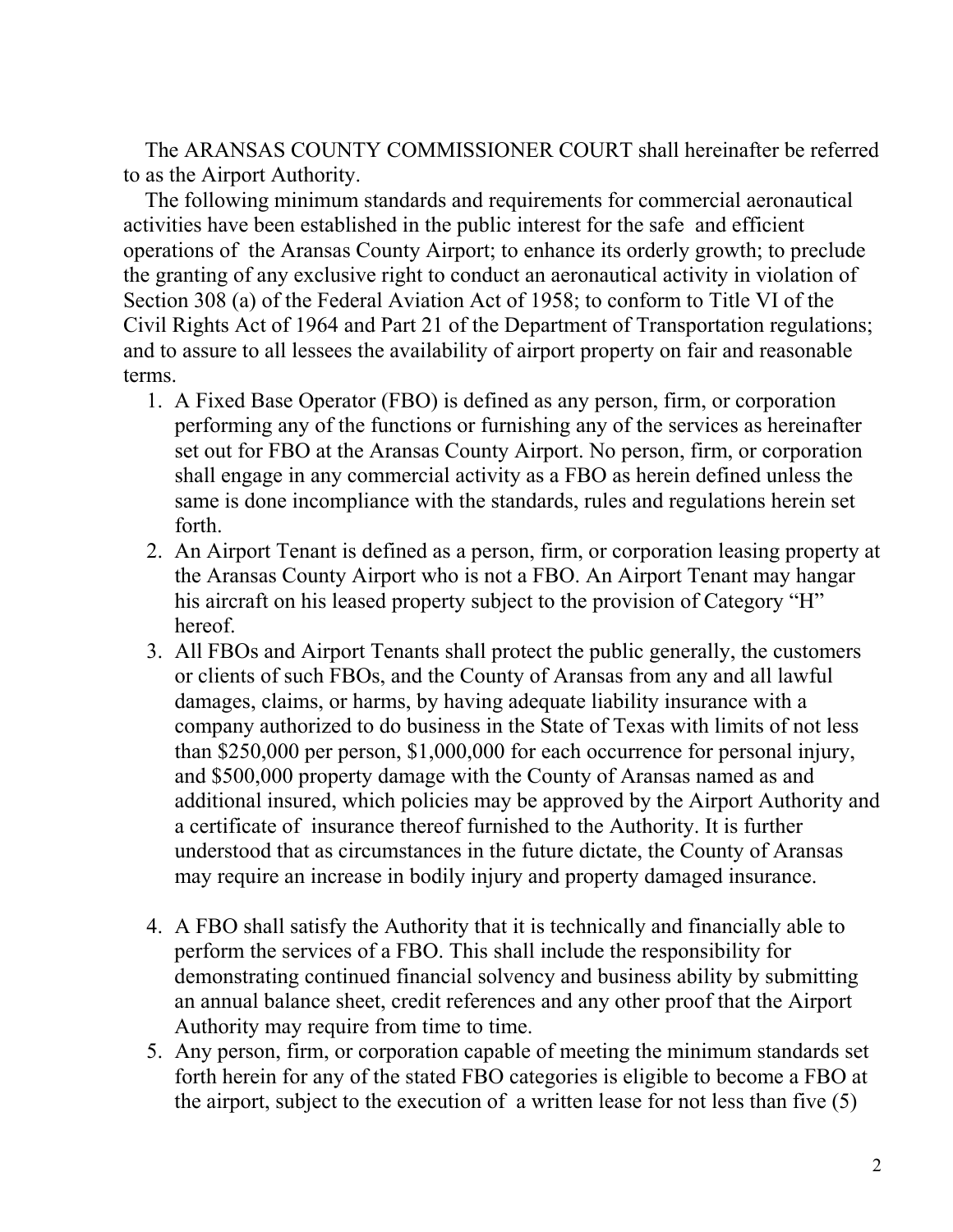years containing such terms and conditions as may be determined by the Airport Authority. A FBO or Airport Tenant shall not engage in any business or activity on the airport other than that authorized under his particular category or categories. Any FBO desiring to extend his operation into more than one category or to discontinue operation into more than one category or to discontinue operation in a category, shall first apply in writing to the Airport Authority in a category, shall first apply in writing to the Airport Authority for permission to do so, setting forth the reasons and conditions for the request. The Airport Authority shall respond to the request in writing within 30 days. The Airport Authority shall grant or deny the request based on the FBOs proof of financial and technical ability. Each FBO shall provide his own building, personnel and equipment, and other requirements as herein stated upon land leased from the authority. (With permission of the Airport Authority, this requirement may be satisfied by sublease of such space at the Aransas County Airport.)

- 6. All FBOs at the airport shall provide ample lounges and restrooms for their customers and shall make telephone service conveniently and readily available for public use.
- 7. All construction required for such operators shall be in accordance with design and construction standards required or established by the Airport Authority for the for the facility of activity involved. Any construction must not violate the building restriction lines, clear zones, approach zones, or transition zones. The lessee shall be responsible to advise the mortgage holder, if any, that in the event of repossession of the building by owner or mortgage holder, the hangar or building can only be used for aviation purposes. Title to all building and appurtenances which may be built on Authority property shall revert to the Airport Authority, when and if the subject lessee vacates the lease for any reason. All operators shall be required to furnish the Airport Authority payment and performance bonds commensurate with any construction required under the standards herein fixed or under any contract or lease by and between such operator and the Airport Authority.
- 8. The rates or charges for any and all activities and services of such operator shall be determined by the operators, subject to the approval of the Airport Manager, and subject further to requirement that all such rates or charges shall be reasonable and be equally and fairly applied to all users of the service.
- 9. All FBOs at the airport shall be full-time financially sound business enterprises, with adequately manned and equipped facilities, and observe normal or specifically required business hours.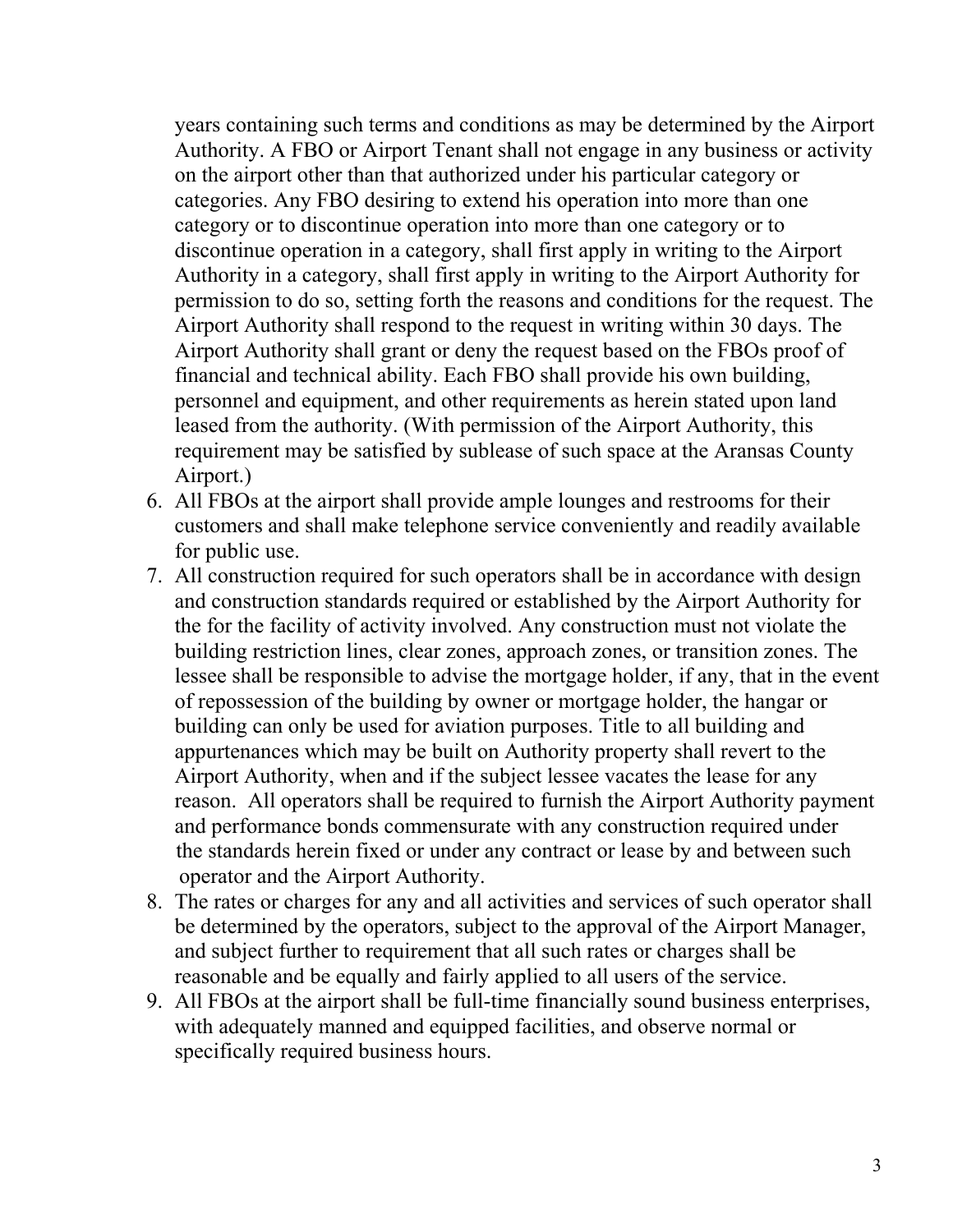- 10.All FBOs shall, at their own expense, pay all taxes and assessments against any building or other structure placed on the premises by them, as well as all taxes and assessments against the personal property used by them in their operations.
- 11.All operators shall abide by and comply with all state, county and city laws and ordinances, the rules and regulation of the Airport Authority and the rules and regulations of the Texas Aeronautics Commission and the Federal Aviation Administration and their successor agencies.
- 12.In the event the Airport Authority constructs the physical plant facilities (hangar, etc.) for use by any operation under the provisions of any lease or other contract, such lease or contract with such operators shall be on such terms and conditions as to guarantee a full return of the investment within ten (10) years, plus interest and reasonable rental for use during such period.
- 13.All operators shall provide and pay for all lights, gas, electrical current, water, sewer charges and garbage collection charges used or incurred anywhere in or about the leased premises, and shall pay the charges made therefore by the suppliers thereof promptly when due.
- 14.All contracts and leases between such operators and the Airport Authority shall be subordinate to the provisions of any existing or future agreement between the County of Aransas and the United States and the State of Texas, relative to the operation or maintenance of the Airport, to execution of which has been or may be required as a condition precedent to the expenditure of Federal funds for the development of the Airport properties.
- 15.No FBOs shall sublease or sublet any premises leased by such lessee, without the prior written approval of the Airport Authority, and any such subletting or assignment shall be subject to all of the minimum standards herein set forth.
- 16.In the event lessee sublets any portion of his lease, the sub lessee must agree to assume the full obligations of the lease as set out herein and must agree to fully cooperate with the Airport Authority in the compliance of these standards. The sub lessee shall immediately comply with any reasonable request or direction of the Airport Authority as it relates to the enforcement of these standards.
- 17. In the event that the lessee or sub lessee fails to comply fully with the standards or fails to comply with the reasonable request or direction of the Airport Authority as it relates to these standards, said lessee or sub lessee shall be in default. If said default continues for more than three (3) days after notice of said default, the Airport Authority may terminate the lease. Said lessee is responsible for performance of the sub lessee.
- 18.FBOs shall have the right to use common areas of the airport, including runways, taxiways, aprons, roadways, floodlights, landing lights, signals and other conveniences for the take-off, flying and landing of aircraft of lessee.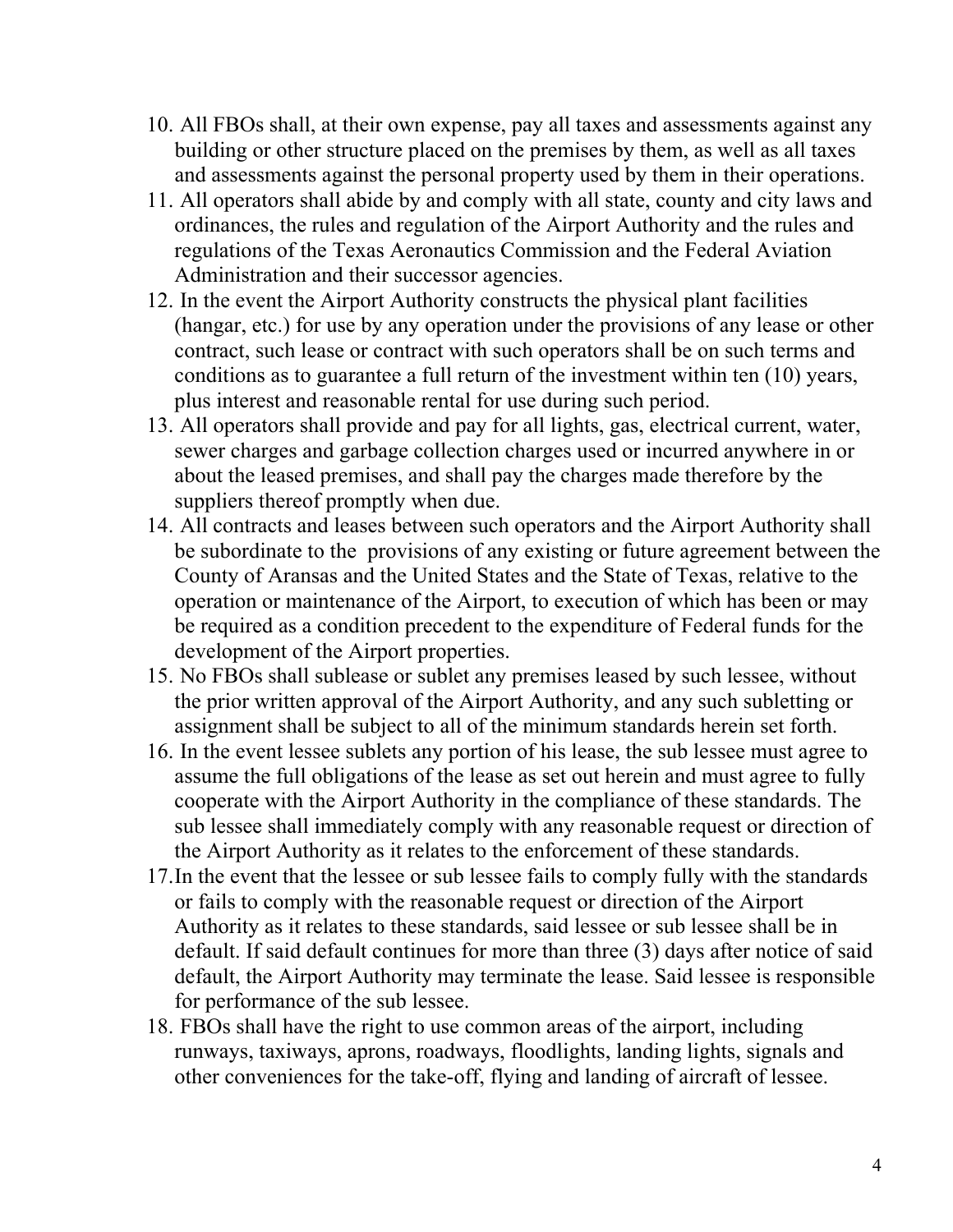- 19.Beginning with the effective date of adoption of these minimum standards, leases to FBOs and Airport Tenants shall be limited to a maximum of twenty (20) years. In addition, leases shall, at the discretion of the Airport authority, be subject to review and re-evaluation at the end of each five (5) year period thereof, in relation to the Consumer Price Index. In this regard, when at the end of each said five (5) year period the cost of living index is determined by the Authority to be higher than the previous five (5) year period, the rental terms thereof shall be increased by such percentage of increase or of said Consumer Price Index. If at the end of such five (5) year period the said Consumer Price Index has decreased, the Authority shall take no action to review or re-evaluate the lease.
- 20.Lessee will at all times during the continuance of the term of the lease and any renewal or extension thereof, conduct, operate and maintain for benefit of the public, the FBO provided for the described therein, and all aspects and parts and services thereof defined and set forth, and will make all such services available to the public and will devote its best efforts for the accomplishment of purposes and will at all times make charges to patrons and customers for all merchandise or material and services furnished or rendered. Not withstanding anything contained in a lease that may be or appear to the contrary it is expressly understood and agreed that the rights granted thereunder are non-exclusive and the Airport Authority reserves the right to grant similar privileges to another operator or operators upon formal application by the operator, and upon demonstration of compliance with Paragraphs 4 and 5 herein.
- 21.The Airport authority reserves the right to take any action it considers necessary to protect the aerial approaches to the airport against obstructions, together with the right to prevent any fixed base operator from erecting, or permitting to be erected, any building, sign, or other structure on the airport which, in the opinion of the Airport Authority, would limit the usefulness of the airport or constitute a hazard to aircraft or violate Federal Aviation Administration FAR Part 77 or the Aransas County Zoning Order.
- 22.All contracts and leases between such operators and the Airport Authority shall be subordinate to the right of the Airport Authority during time of war or national emergency to lease the landing area or any part thereof to the United States Government for military or naval use, and if any such lease is so made, the provisions of any contracts or leases between such with the provisions of the lease to the government, shall be suspended.
- 23. Upon adoption of these standards all leases entered into and amendments to existing leases, shall be in accordance with the standards. Present leaseholders shall be granted 12 months to comply with all standards set forth.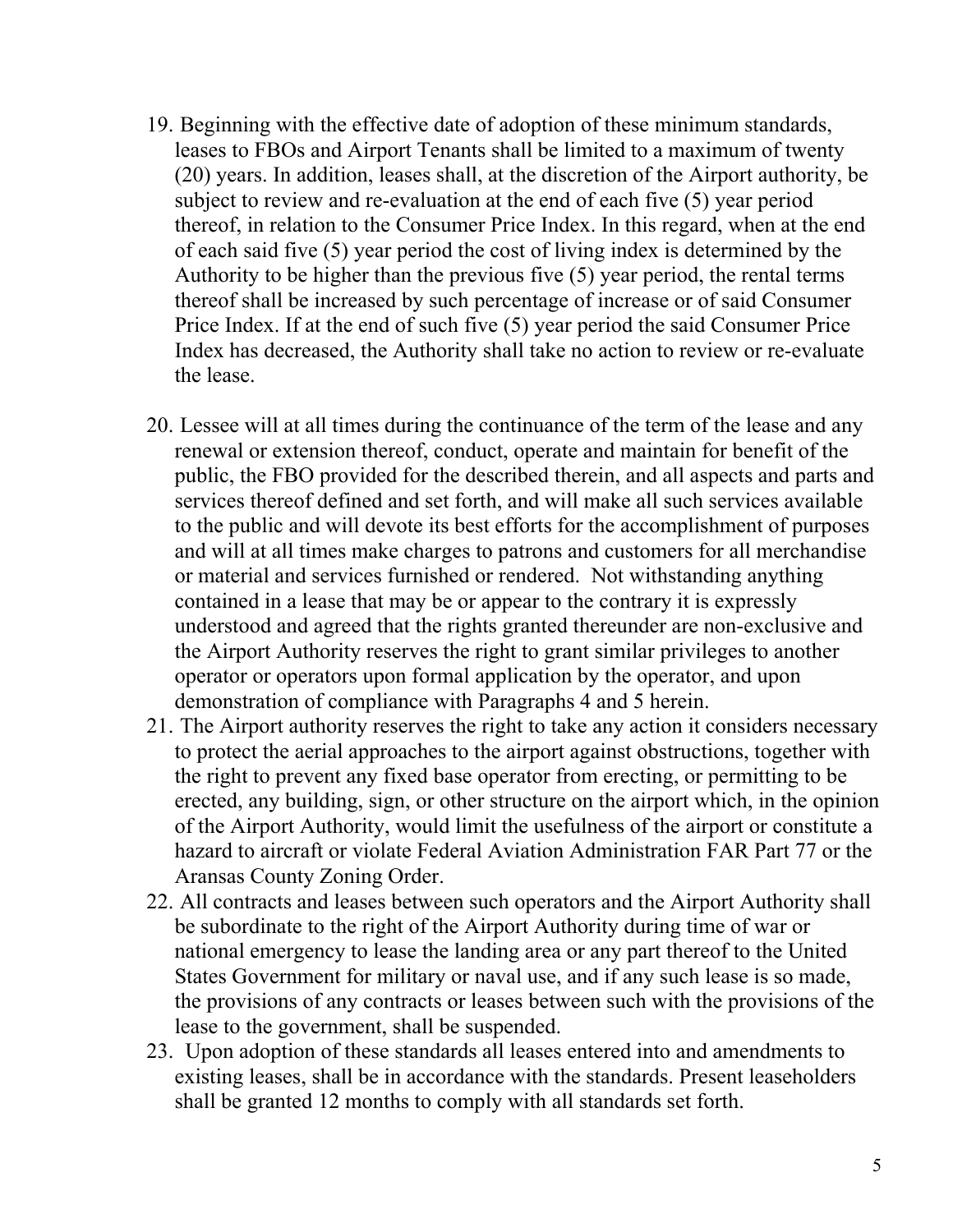- 24.The lessee shall remove from the airport or otherwise dispose of in a manner approved by the Airport Authority, all garbage, debris, and other waste material (whether solid or liquid) arising out of its occupancy of the premises or out of it's operation. Said lessee shall keep and maintain his leased premises in a neat and orderly manner. Lessee shall keep the grass cut and the buildings painted. Any garbage, debris, or waste which may be temporarily stored in the open shall be kept in suitable garbage or waste receptacles, the same to be made of metal and equipped with tight fitting covers and to be of a design to safely and properly contain whatever may be placed herein. The lessee shall extreme care when effecting removal of all such waste.
- 25.The Airport Authority reserves the right to further develop or improve all areas of the airport as it deems appropriate. However, the Airport Authority shall notify in writing, at least 60 days prior to planned changes, all lease holders on Aransas County Airport.
- 26.The Airport Manager or Authorized Agent reserves the right to enter upon any premises leased to FBOs at reasonable times for the purpose of making such inspections as it may deem expedient for the proper enforcement of any covenant or condition of any FBOs contract or lease agreement.
- 27.The Airport Authority recognizes the right of any person, firm, or corporation operating aircraft on the airport to perform services on its own aircraft with its own employees (including, but not limited to maintenance, repairs and fueling) that may choose to perform. Aircraft fueling accomplished under this provision shall be in strict accordance with any safety regulations and/or ordinances as referred to in Paragraph II.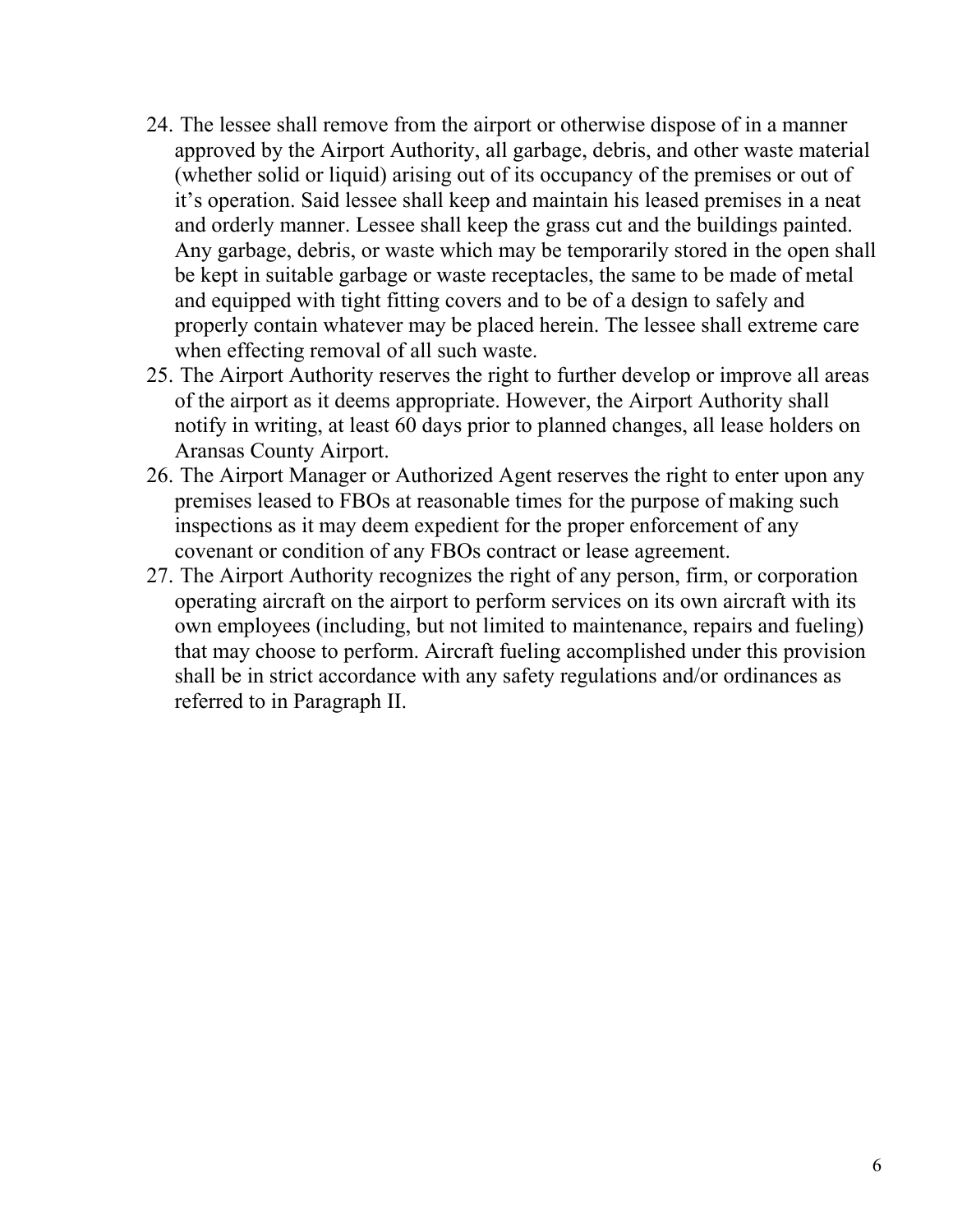# **FIXED BASE OPERATOR CATEGORIES**

.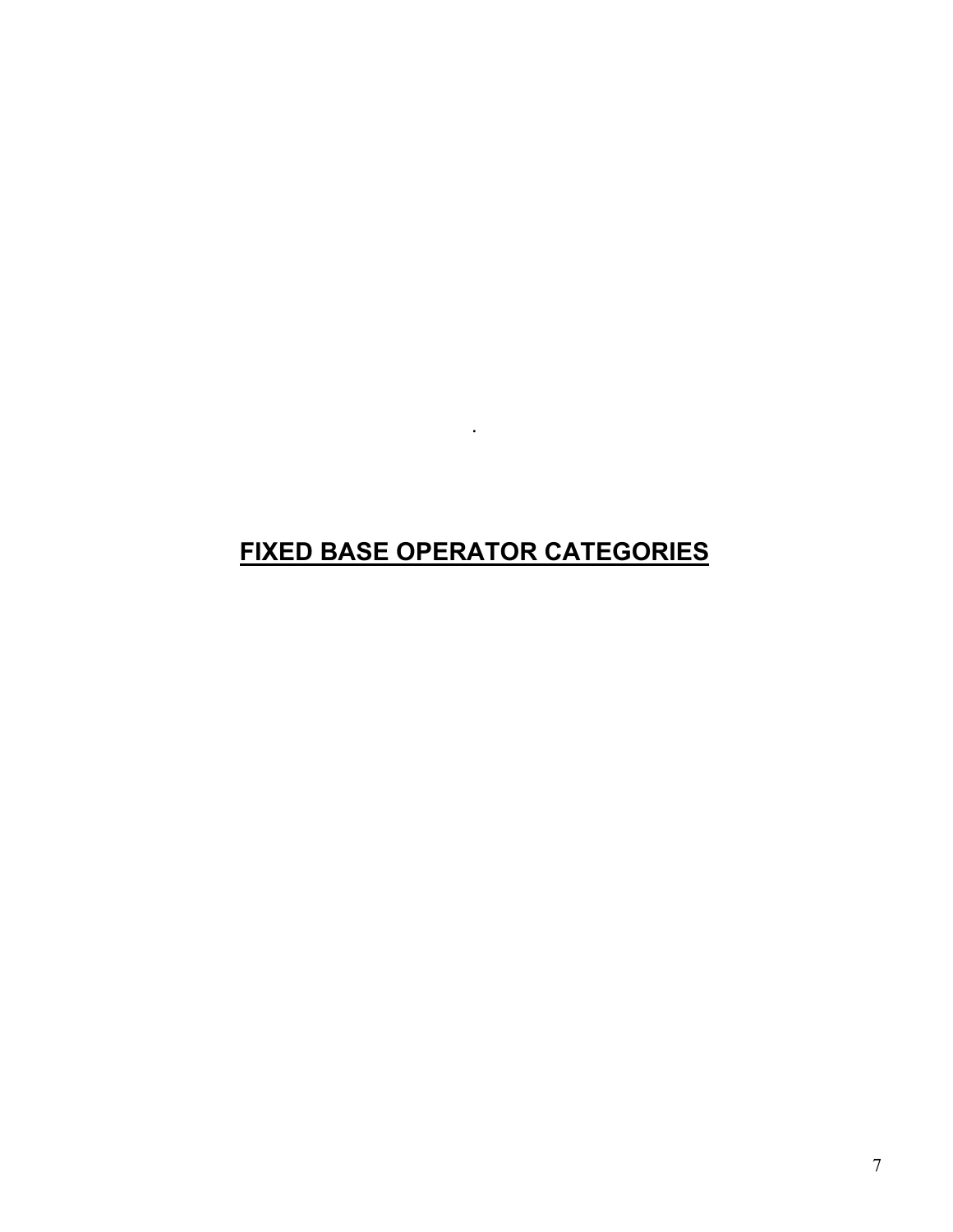#### **CATEGORY A: FLIGHT INSTRUCTION AND AIRCRAFT RENTAL**

 An aircraft rental operator is a person or persons, firm, or corporation engaged in rental of aircraft to the public.

 A flight instruction operator is a person or persons, firm, or corporation engaged in instructing pilots in dual and solo flight training, in fixed or rotary wing aircraft, and provides such related ground school instruction as is necessary to taking a written examination and flight check ride for the category of pilot's licenses and ratings involved.

- 1. Have available on a full-time employment basis a minimum of one instructor pilot with appropriate and current Federal Aviation Administration pilot and medical certificates.
- 2. Provide and at all times maintain a minimum of one (1) aircraft owned or leased by and under the exclusive control of this FBO which are properly equipped and Federal Aviation Administration certificated for flight instruction and/or rental.
- 3. Lease from the Airport Authority sufficient land on which to locate all required improvements, and provide a minimum of 450 square feet of classroom and /or office space, to include restrooms.
- 4. Demonstrate the continuing activity to meet requirements for certification of flight instructor personnel and aircraft by the Federal Aviation Administration.
- 5. Provide written assurances that personnel operating rental equipment obtained from the subject FBO have appropriate and current Federal Aviation Administration pilot and approved medical certificates.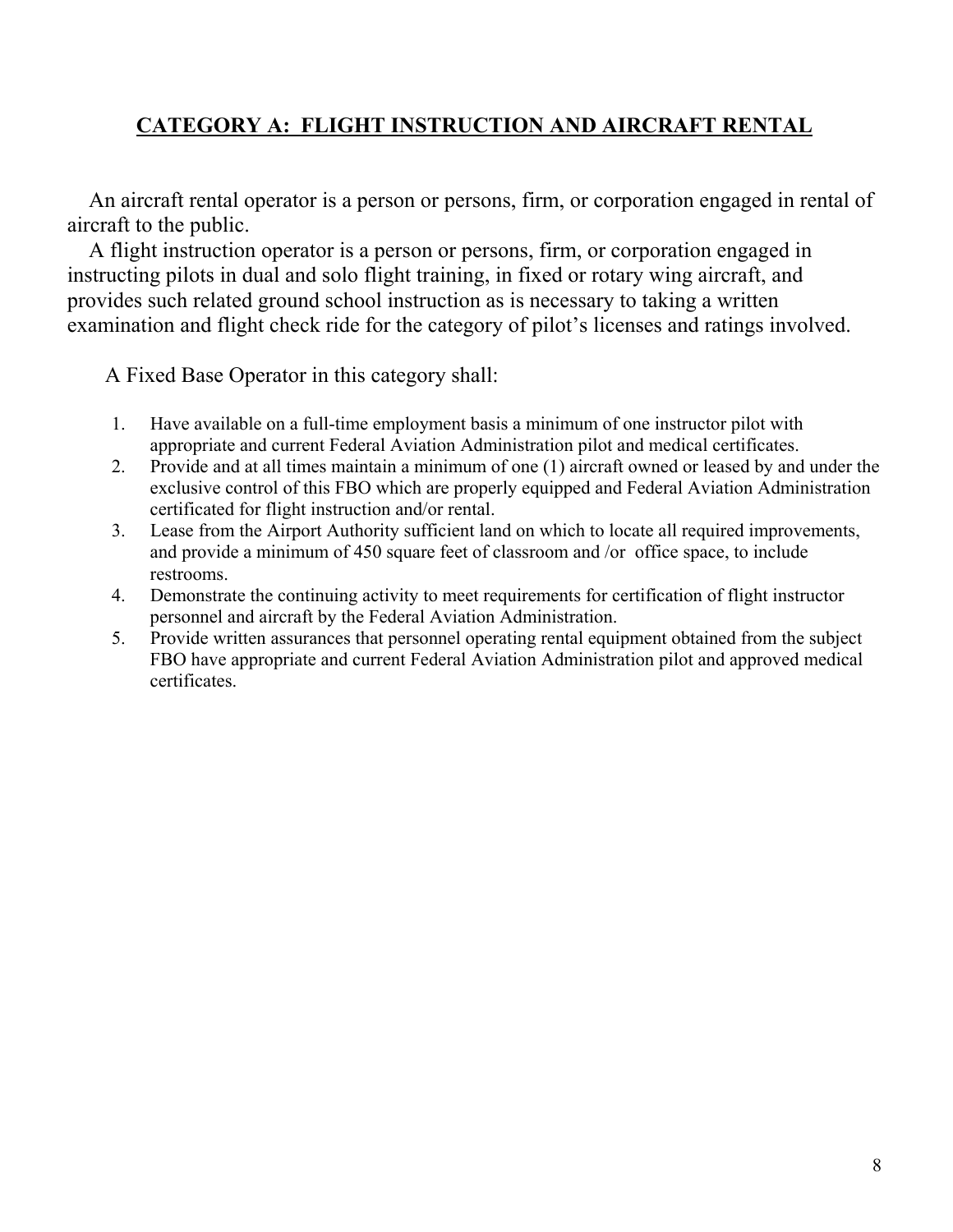### **CATEGORY B: AIRCRAFT CHARTER AND /OR AIR TAXI**

 An aircraft charter and/or air taxi operator is a person or persons, firm or corporation engaged in the business of providing air transportation (persons or property) to the general public for hire, either on a charter basis (commercial aviation) or as air taxi operator, as defined in the Federal Aviation Act.

- 1. Have available on a full-time basis a minimum of one Federal Aviation Administration certificated pilot with current commercial and instrument ratings and approved Medical Certificates.
- 2. Lease from the Airport Authority or provide under terms agreeable to the County for his exclusive use minimum of 450 square feet in a building for passenger shelter, restrooms, telephones, and other related conveniences.
- 3. Provide satisfactory arrangements for the checking in of passengers, handling of luggage, ticketing, and ground transportation, handling of luggage, ticketing, and ground transportation, and other related activities.
- 4. Provide, and at all times maintain, at least one (1) (currently certified with all airworthiness directives accomplished and continuously airworthy) aircraft owned or leased by and under the exclusive control of this FBO properly certificated for air taxi service.
- 5. Lease from the Airport Authority sufficient land on which to locate all required improvements.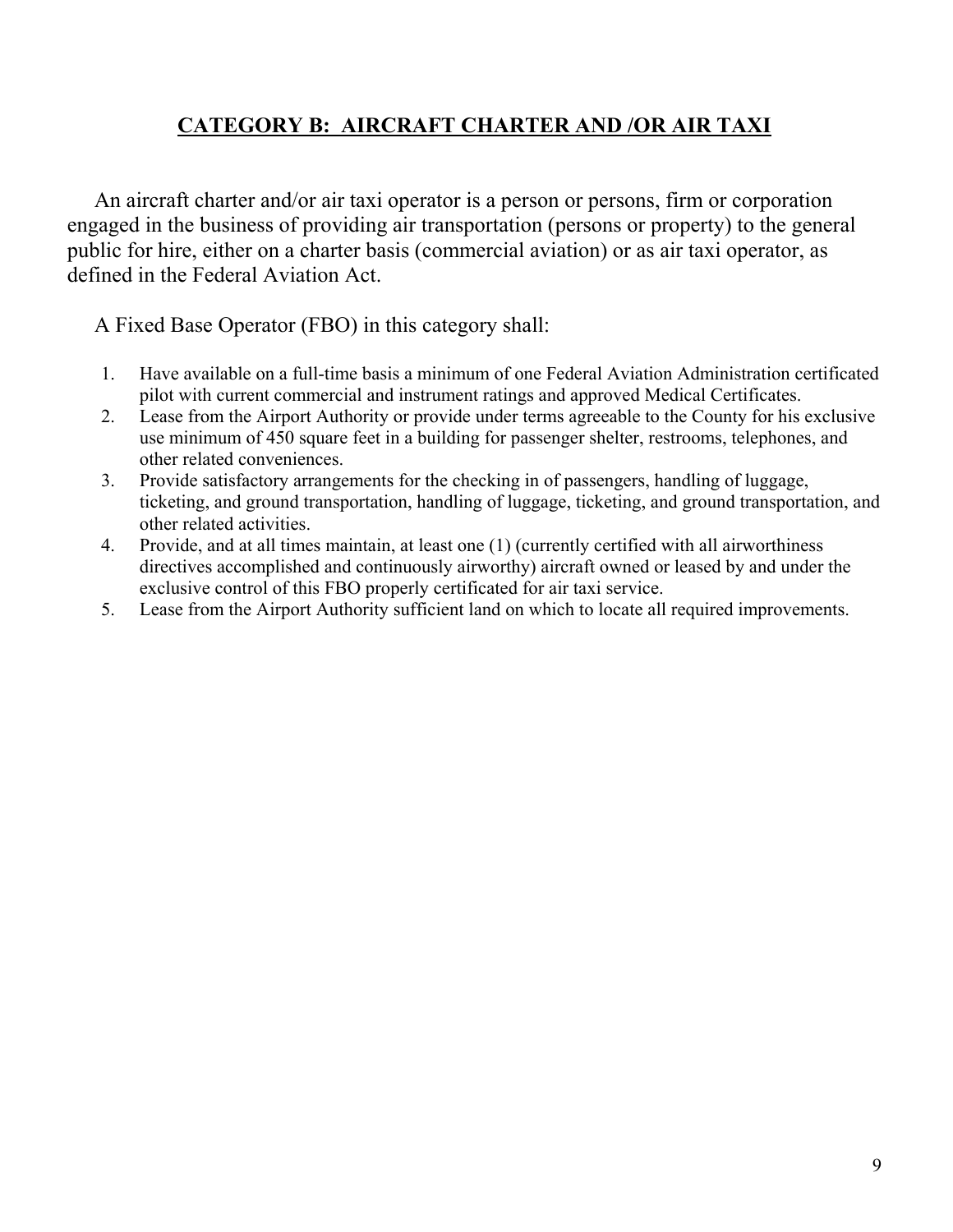### **CATEGORY C: SPECIALIZED COMMERCIAL FLYING SERVICES**

 A specialized commercial flying service operator is a person or persons, firm or corporation engaged in air transportation for hire for the purpose of providing the use of aircraft for (one or more of) the activities listed below:

- 1. Non-stop sightseeing flights that begin and end at the same airport within a 25 miles radius of the airport.
- 2. Crop dusting, seeding, and spraying.
- 3. Banner towing and aerial advertising.
- 4. Aerial photography or survey.
- 5. Fire fighting.
- 6. Other operations specifically excluded from Part 135 of the Federal Aviation Regulations.

- 1. Furnish suitable arrangements for safe loading, unloading, storage and containment of noxious materials in compliance with State and Federal Regulations. Compliance with all applicable State and Federal Regulations is the sole responsibility of lessee.
- 2. Furnish a minimum of one (1) aircraft with pilot. The aircraft will be suitably equipped for the specialized operations, with adequate safeguards to prevent spillage of chemicals, or other noxious materials on airport property, and in no way cause or cause to be a hazard to aeronautical operations. The pilot will have appropriate and current Federal Aviation Administration pilot license and approved medical certificates.
- 3. Lease from the Authority sufficient land on which to locate all required improvements and lease from the Airport Authority or provide under terms agreeable to the Authority, for this exclusive use, a minimum of 350 square feet of office space, to include restrooms.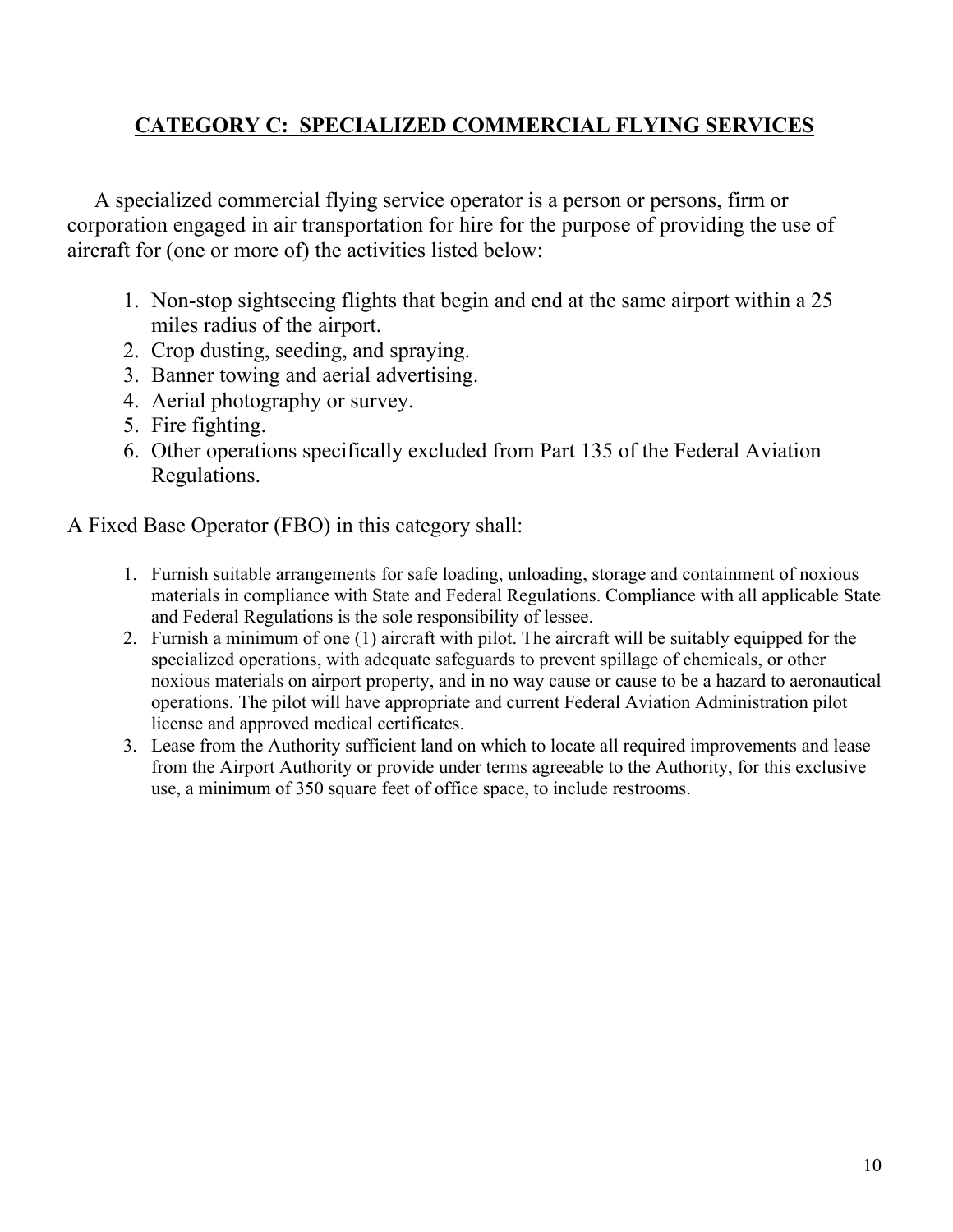### **CATEGORY D: AIRCRAFT SALES**

 An aircraft sales operator is a person or persons, firm or corporation engaged in the sale of new or used aircraft.

- 1. Lease or construct 450 square feet of property lighted and heated space for office and public lounge and public use telephone.
- 2. Have a minimum of one (1) person current commercial pilot certificate with ratings appropriate for the types of aircraft to be demonstrated.
- 3. New aircraft dealers shall hold an authorized factory or sub dealership. All aircraft dealers shall hold a dealership license or permit if required by State or Federal laws.
- 4. A dealer of new aircraft shall have available or on call one current model demonstrator.
- 5. Provide an adequate supply of parts for the type of aircraft sold (new). Provide for the repair and servicing of aircraft during warranty period by own facilities or through written agreement with repair shop specializing in the make of aircraft sold.
- 6. The operating hours will be from 8:00 A.M. to 5:00 P.M., a minimum of 5 days a week.
- 7. Provide Hangar Keepers Liability Insurance for non-owned aircraft left in Lessee's care.
- 8. Provide products liability \$500,000 each accident (if lessee provides aircraft services).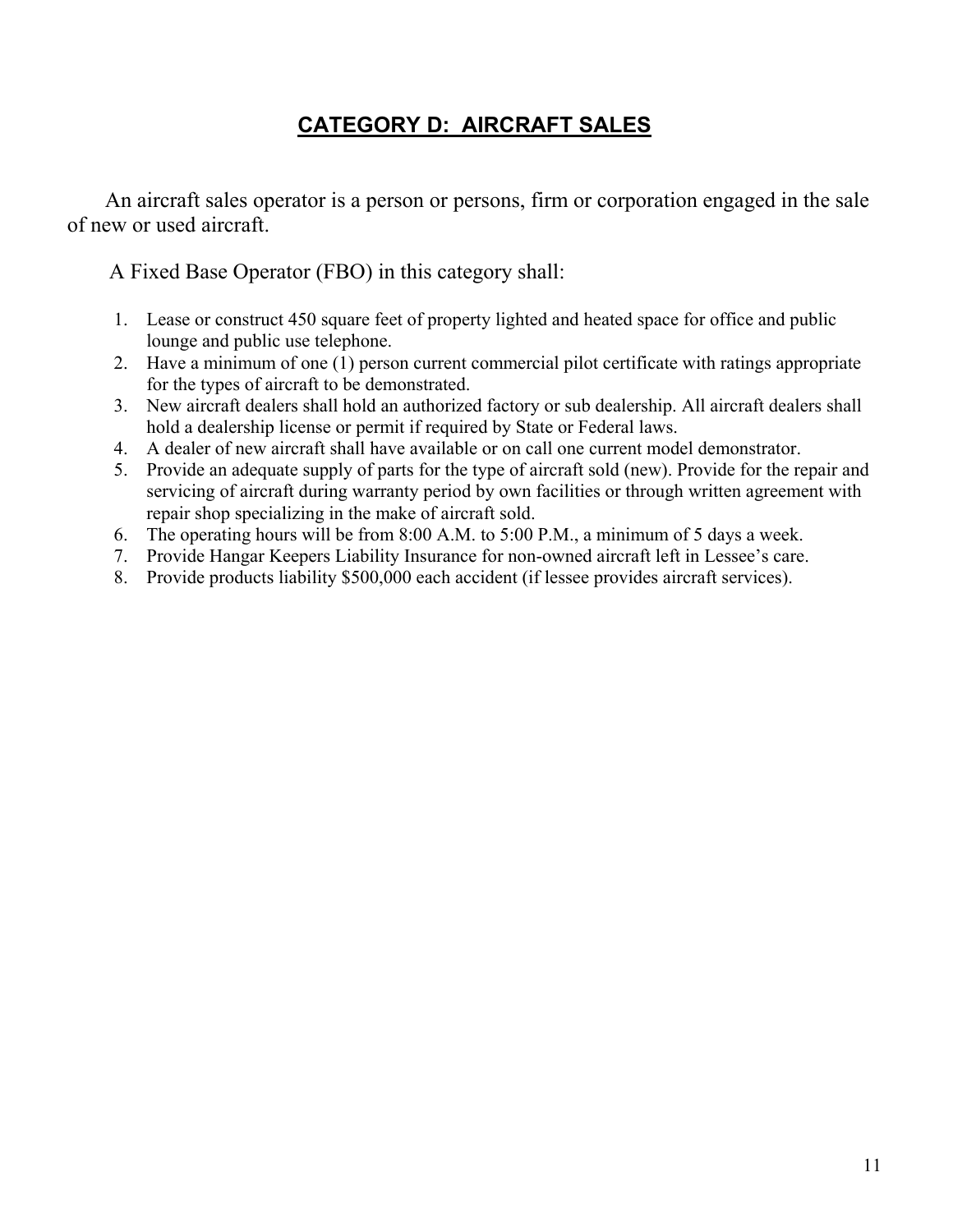### **CATEGORY E; AIRCRAFT, ENGINE, PROPELLER, AND MAINTENANCE**

 An aircraft engine and airframe maintenance and repair operator is a person or persons, firm, or corporation providing one or a combination of airframe and power plane repair service, but with at least one person currently certificated by the Federal Aviation Administration with ratings appropriate to the work being performed,

- 1. Lease from the Airport Authority or provide under terms agreeable to the Airport Authority for his exclusive use a minimum of 2,000 square feet of hangar, shop, storage space and office space, to include restrooms.
- 2. Furnish facilities and equipment of airframe and power plant repairs with at least one duly Federal Aviation Administration certified A&P Mechanic and such other personnel as maybe necessary. Such airframe and power plant repair shall include facilities for both major and minor repairs of aircraft and engines used in private aviation in this area.
- 3. If so specified in the lease, and as Airport Authority's agent, demonstrate the ability to and assume responsibility for promptly removing from the public landing area as soon as permitted by cognizant Federal Aviation Administration and Department of Transportation Authorities any disabled aircraft.
- 4. Lease from the Airport Authority sufficient land on which to locate all required improvements.
- 5. A FBO in this category may engage in the buying and selling of new and used aircraft, aircraft parts and equipment. However, for aircraft sales FBOs must comply with requirements 1, 2, 3, 4, 5, 7 and 8 of Category D, Aircraft Sales.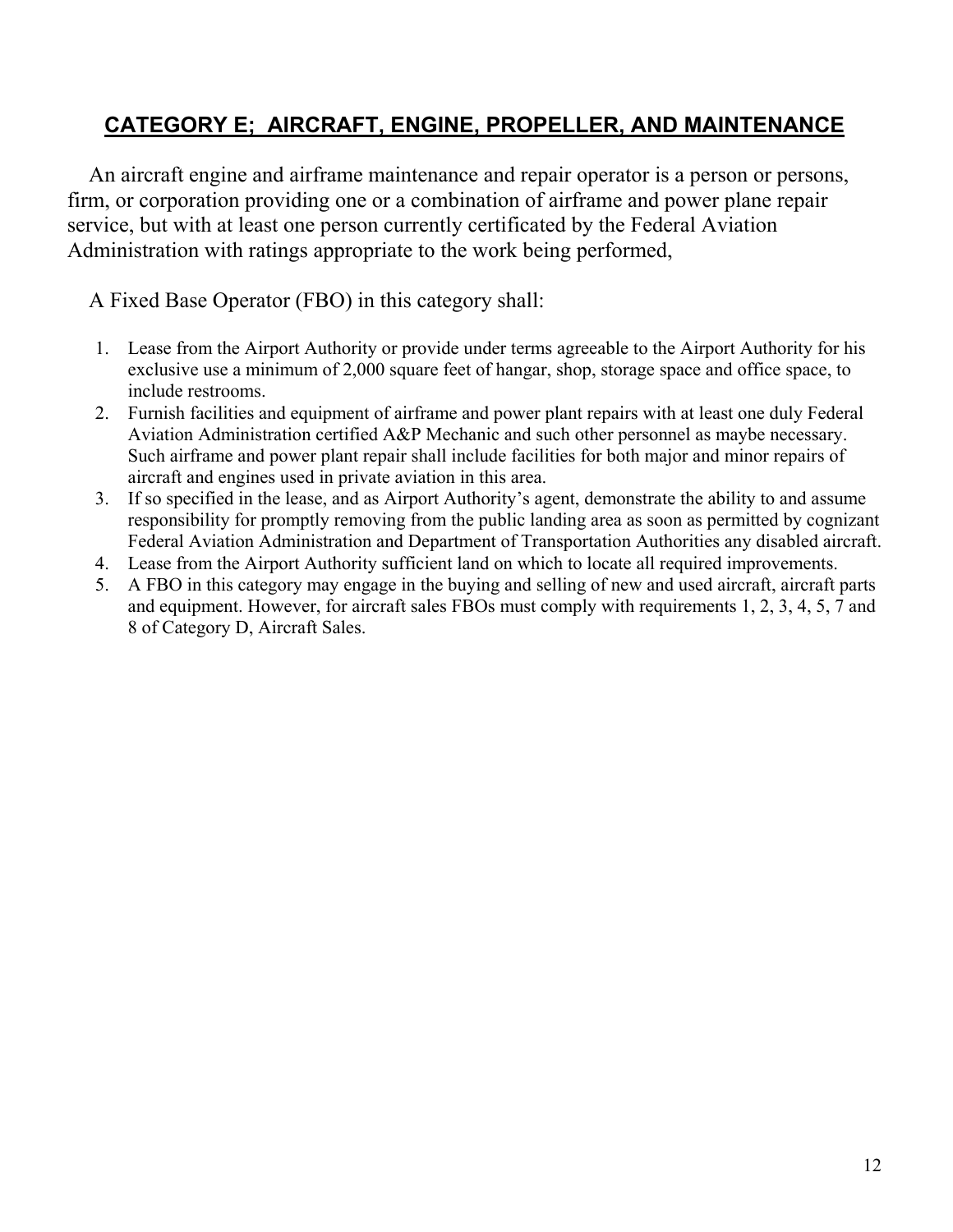### **CATEGORY F: RADIO AND INSTRUMENT REPAIR**

 A radio and instrument repair station operator is a person or persons, firm or corporation engaged in the business of and providing a shop for the repair to aircraft radios and/ or instruments, and accessories for general aviation aircraft. This category may include the sale of new or used aircraft radios and/or instruments and accessories, but such is not an exclusive right. The operator shall hold the appropriate repair shop certificates issued by the Federal Aviation Administration.

- 1. Lease from the Airport Authority sufficient land on which to locate all required improvements; lease from the Airport Authority or provide under terms agreeable to the Airport Authority for his exclusive use a minimum of 2,000 square feet of shop, storage area and office space, to include restrooms.
- 2. Have available on a full-time basis, Federal Aviation Administration certificated technicians in the field of aircraft electronics and/or aircraft instruments, with proper Federal Communications Commission license to conduct complete aircraft avionics repair.
- 3. Provide satisfactory arrangements for access to storage of aircraft being worked on.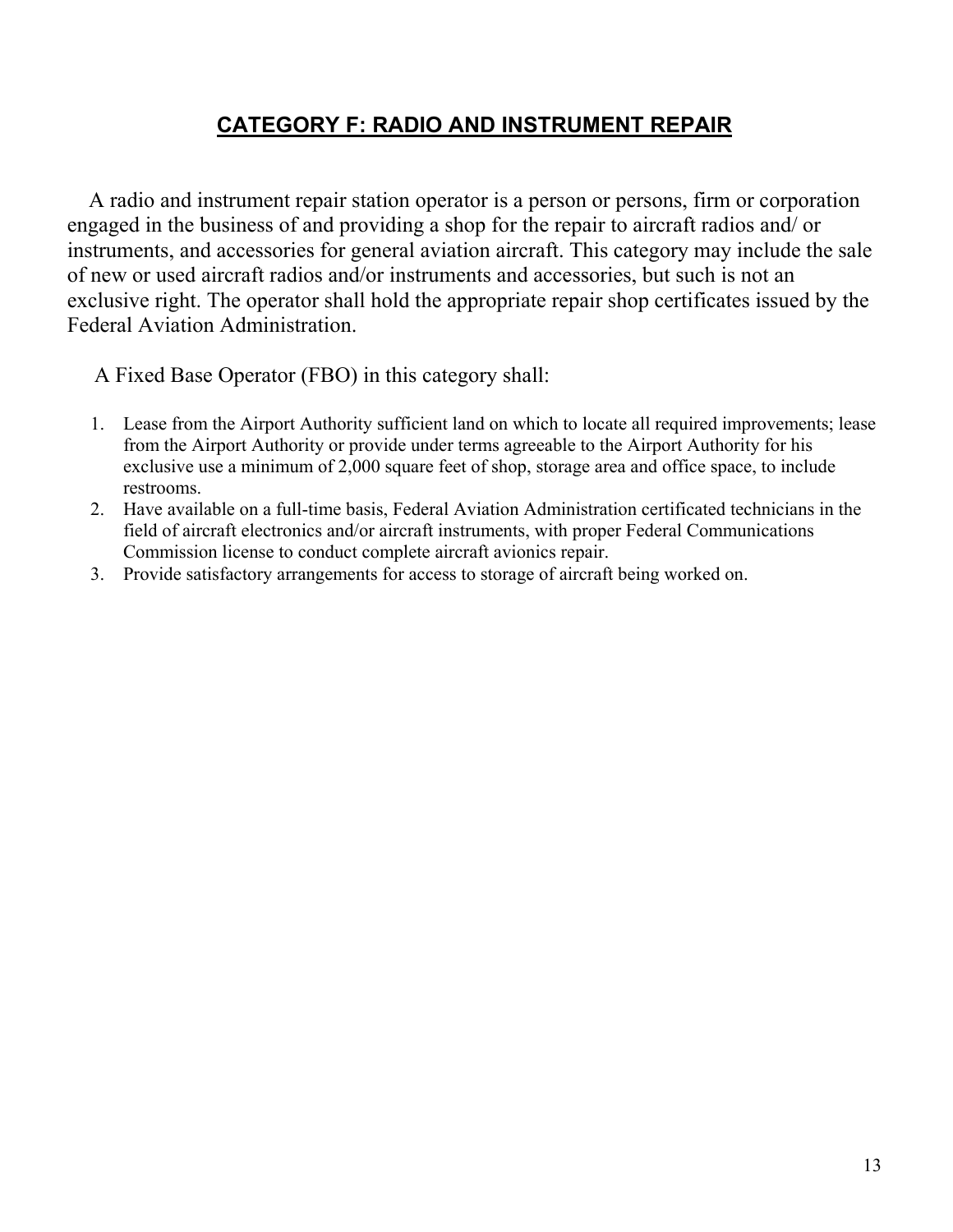#### **CATEGORY G: SALE OF AVIATION PETROLEUM PRODUCTS AND RAMP SERVICES**

 Line Services shall include the sale and into-plane delivery of recognized brands of aviation fuel, lubricants, and other related aviation petroleum products. The operator shall provide servicing of aircraft, including ramp assistance and the parking, storage, and tiedown of aircraft.

- 1. Lease from the Airport Authority sufficient land on which to locate intended storage and dispensing equipment, buildings, aircraft parking area, tiedowns, auto parking, taxiways, aprons, and/or other facilities.
- 2. Construct, lease, or otherwise have available to lease, one building with a minimum of 500 square feet, conveniently located to accommodate anticipated customer use, and incorporate properly lighted and heated/air conditioned floor space for office(s), public lounge, restrooms, and public telephone.
- 3. Have personnel on full-time duty during normal business hours of 7 A.M to 6 P.M. seven days a week, adequately trained to operate fuel dispensing equipment in accordance with all applicable local, state, and Federal Laws. On-call service must be provided during all other hours.
- 4. Provide, in addition to fueling services, aircraft parking and tiedown facilities, including approved ropes and chocks, for a minimum of 20 aircraft. Demonstrate the capability to efficiently and safely conduct or move aircraft to such areas and park them. Will provide other services to include, but not limited to, aircraft washing, tire inflation, changing engine oils, car rental, operation of Unicom (if required), minor repairs, and provide equipment to boost start aircraft.
- 5. Comply with the following criteria regarding fuel storage and dispensing facilities.
	- (a) Provide and maintain a minimum storage capacity of 10,000 gallons for each grade of fuel or fuels normally required by the majority of aircraft using the Aransas County Airport. Maintain in inventory sufficient quantities of such fuels as necessary to meet the Consumers demand.
	- (b) Maintain separate pumping equipment for each grade of fuel, meeting all applicable safety requirements with reliable metering devices subject to independent inspection with a pumping efficiency capably of servicing all aircraft normally using the airport.
	- (c) Provide and maintain metered filtered-equipment dispensers, fixed or mobile for dispensing each grade of aviation fuel usually required. Mobile dispensing truck(s) shall have 750 gallon capacity for each grade of fuel.
	- (d) Prohibit any fuel transfer from a common carrier transport into anything except approved storage tanks.
	- (e) Provide adequate grounding rods and static electricity discharge units at all dispensing locations to reduce the hazard of fire; and
	- (f) Provide adequate fire extinguishers in all fuel dispensing areas and on mobile dispensing trucks.
	- (g) All handling of fuels must be in compliance with National Fire Protection Association, Manual 407 "Aircraft Fuel Servicing 1980" Standards.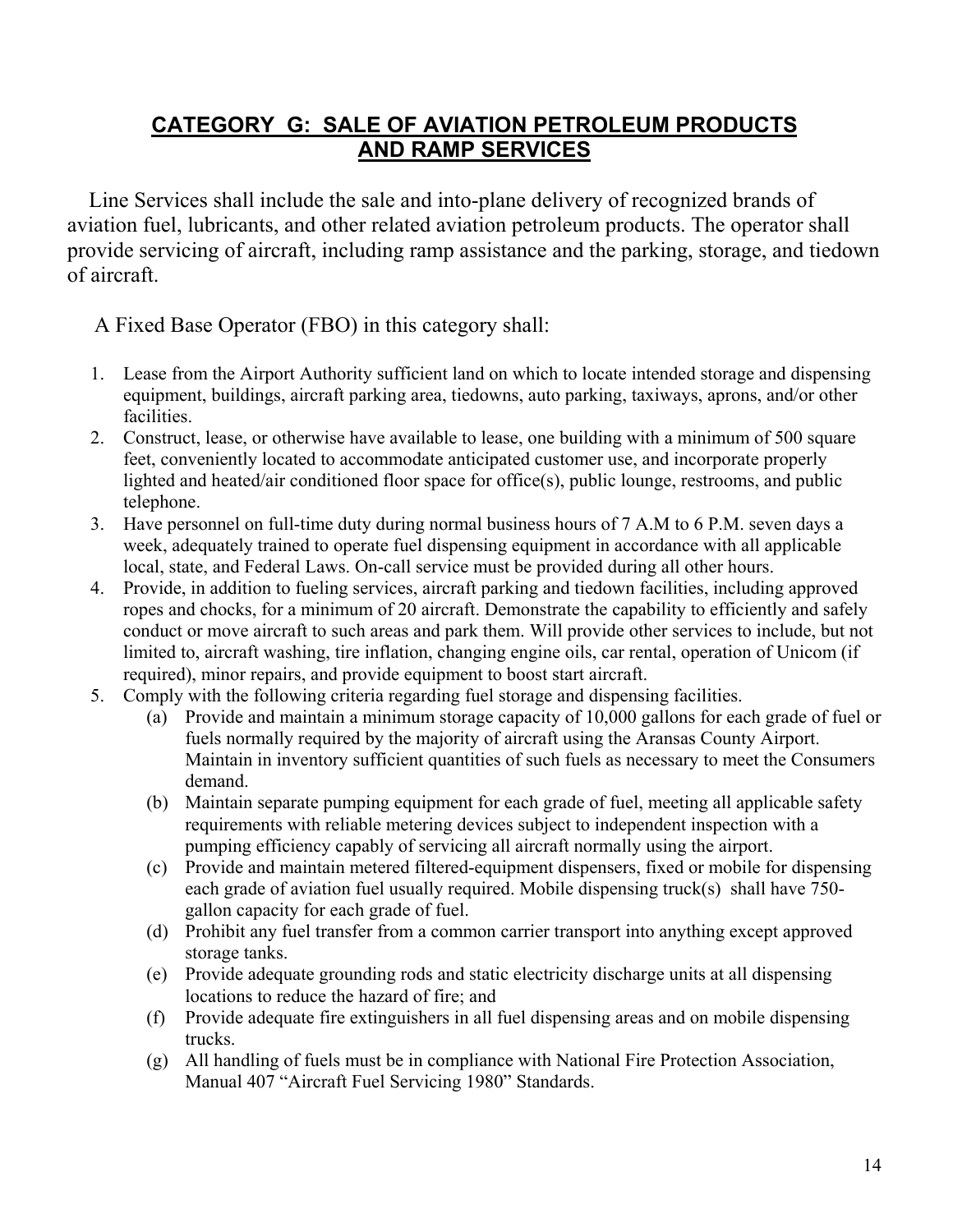|  | 6. Have the following minimum amounts of liability insurance in force: |  |
|--|------------------------------------------------------------------------|--|
|  |                                                                        |  |

| <b>Bodily Injury</b>   | $$500,000$ . each person<br>$$1,000,00$ . each person |
|------------------------|-------------------------------------------------------|
| <b>Property Damage</b> | $$500,000$ . each person                              |

7. A FBO in this category may be engaged in the buying and selling of new and used aircraft, aircraft parts and equipment, however for aircraft sales, FBOs must comply with requirements 1, 2, 3, 4, 5, 7, and 8 of Category D, Aircraft Sales.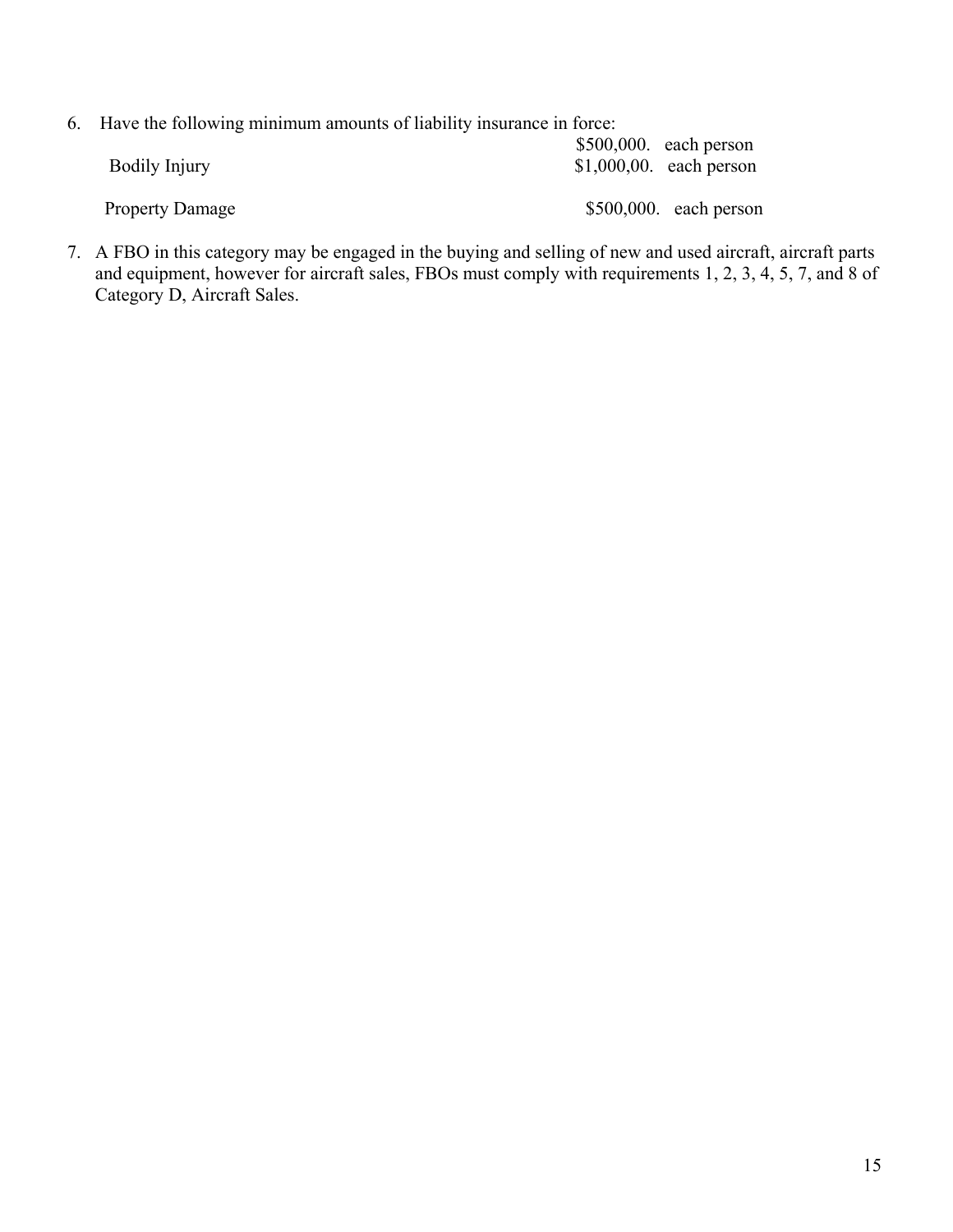# **CATEGORY H: AIRPORT TENANT**

An Airport Tenant in this category shall:

- 1. Lease from the Airport Authority or provide under terms agreeable to the Airport Authority, Sufficient land for his exclusive use, which shall be improved in accordance with applicable zoning pertaining to the airport.
- 2. Be prohibited from engaging in any of the activities of FBOs defined by Category A through G unless specifically approved by the Airport Authority in the Lease Agreement between the Airport Authority in the Lease Agreement between the Airport Authority and the Tenant.
- 3. Be responsible that aircraft owned by him or operated from the property leased or occupied by him, are operated by personnel who hold appropriate and current Federal Aviation Administration pilot licenses and current Medical certificates.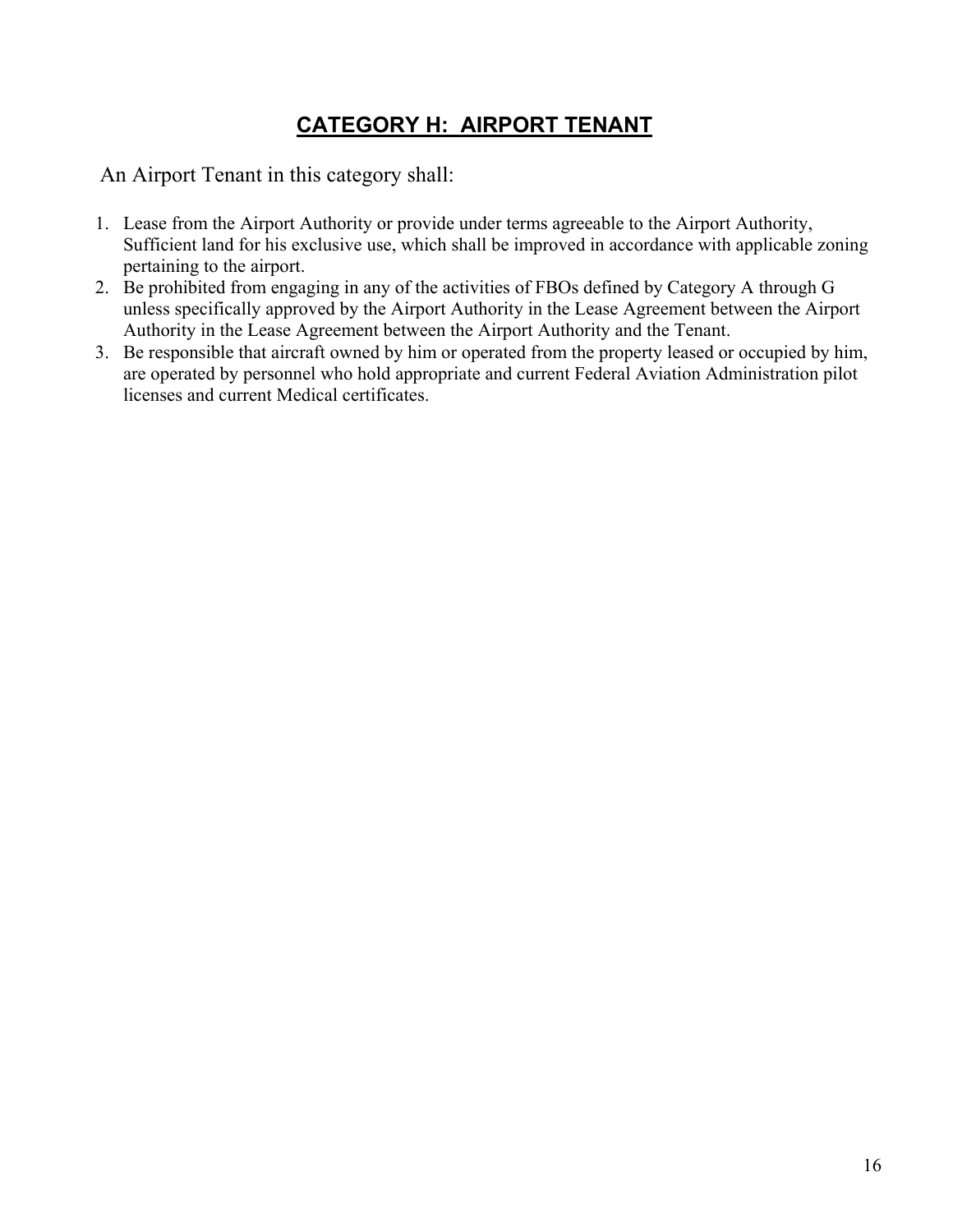### **CATEGORY I: FLYING CLUBS**

 In an effort to foster and promote flying for pleasure, develop skills in aeronautics, including pilotage, navigations, and an awareness and appreciation of aviation requirements and techniques, the category of Flying Clubs is added to the Standards of the airport.

 All flying clubs desiring to base their aircraft and operate on the airport must comply with the applicable provisions of these standard requirements. However, they shall be exempt from regular fixed base operator requirements upon satisfactory fulfillment of the conditions contained herein.

- 1. The club shall be a nonprofit entity (corporation, association or partnership) organized for the express purpose of providing its members with an aircraft, or aircrafts. For their personnel use and enjoyment only. The ownership of the aircraft, or aircrafts, must be vested in the name of the flying club (or owned ratably by all of its members). The property rights of the members of the club shall be equal and no part of the net earnings of the club will inure to the benefit of any member in any form (salaries, bonuses, etc.). The club may not derive greater revenue from the use of its aircraft than the amount necessary for the operations, maintenance and replacement of its aircraft.
- 2. Flying clubs may not offer or conduct charter, air taxi, or rental of aircraft operations. They may not conduct aircraft flight instruction except for regular members, and only members of the flying club may operate the aircraft. No flying club shall permit its aircraft to be utilized for the giving of flight instruction to any person, including members of the club owning the aircraft, when such person pays or becomes obligated to pay for such instructions, except when instruction is given by a Lessee based on the airport and who provides flight training. Any qualified mechanic and/or instructor who is a registered member and part owner of the aircraft owned and operated by a flight club shall not be restricted from doing maintenance work and/or giving instruction in aircraft owned by the club, so long as the club does not become obligated to pay for such maintenance work or instruction, except that such that such mechanics and instructors may be compensated by credit against payment of dues or flight time.
- 3. All flying clubs and their members are prohibited from leasing or selling any goods or services whatsoever to any person or firms other than a member of such club at the airport except that said flying club may sell or exchange its capitol equipment.
- 4. A flying club shall abide by and comply with all Federal, State and local laws, ordinances, regulations and the Rules and Regulations of this airport management.
- 5. The flying club, with its permit request, shall furnish the airport management a copy of its charter and by-laws, articles of association, partnership agreement or other documentation supporting its existence; a roster, or list of members, including names of officers and directors, to be revised on a semi-annual basis; evidence of insurance in the form of a Certificate of Insurance in the following minimum amounts: Public liability - \$1,000,000 per person; Public liability - \$1,000,000 per accident; Property liability - \$1,000,000 with hold harmless clause in favor of the airport, its officers and employees (10 days prior notice of cancellation shall be filed with airport management); evidence that aircraft are properly certificated; evidence that ownership is vested in the club; and operating rules of the club. The books and other records of the club shall be available for review at any reasonable time by airport management of its authorized agent.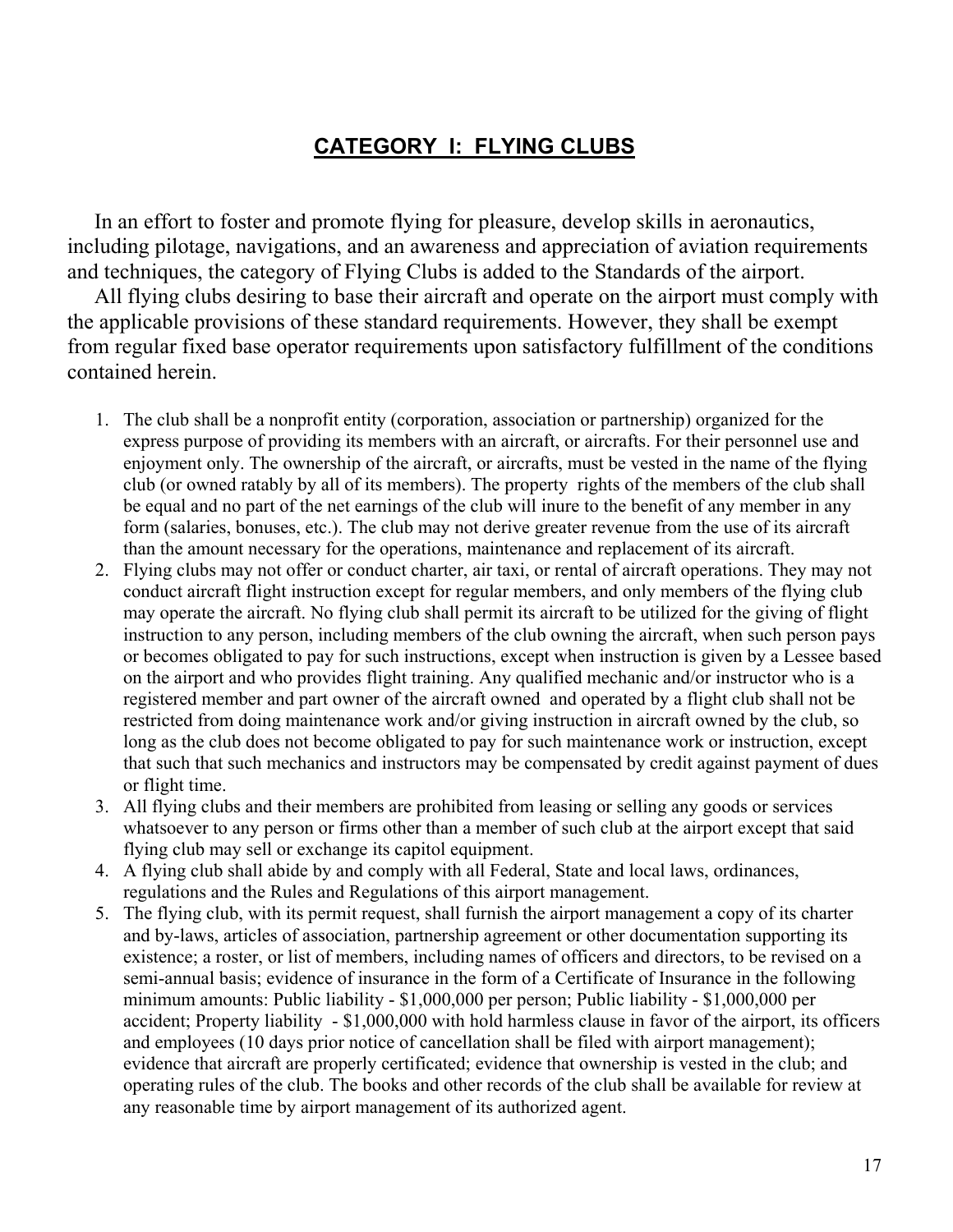6. A flying club which violates any of the foregoing, or permits one or more members to do so, will be required to terminate all operations at all airports controlled by this airport management. A public hearing shall be held for the purpose of considering such termination.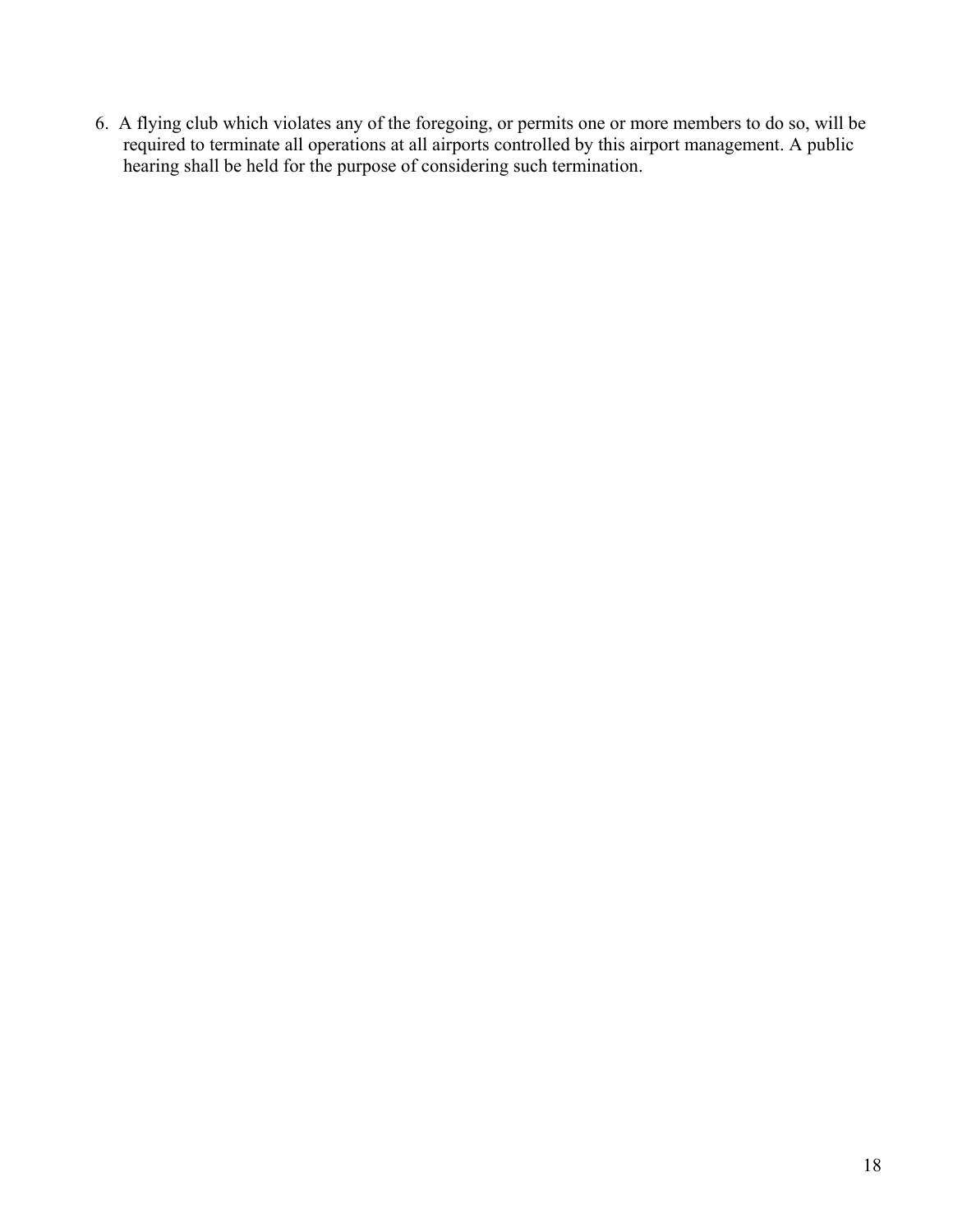# **CATEGORY J: OTHER CATEGORIES**

 Other categories not otherwise defined may be added by the Airport Authority in accordance with the standards previously established and such additional standards that may be applicable.

 Business activities that are transient and casual to airport operations shall not be permitted under Category H.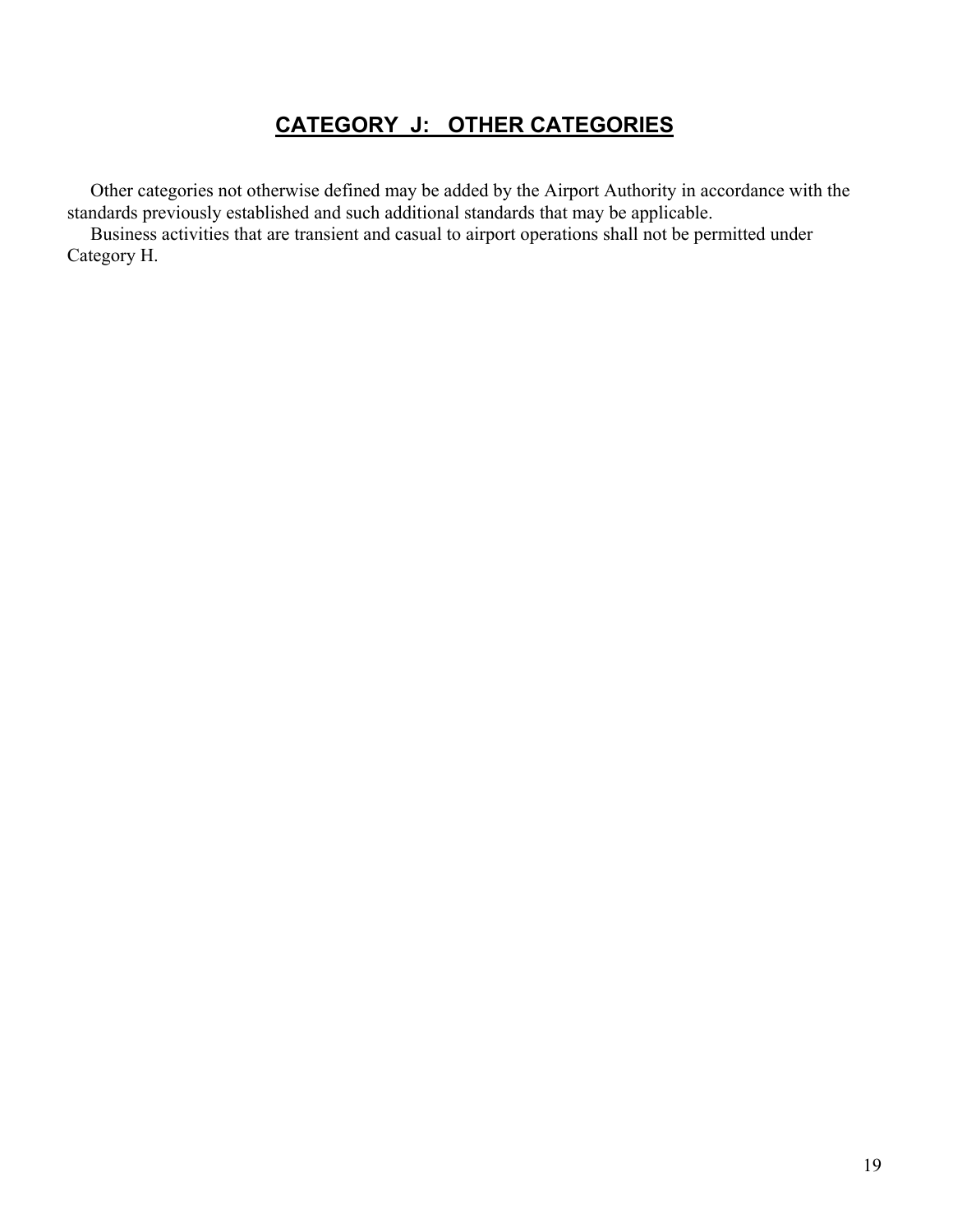#### **CATEGORY K: GENERAL REQUIREMENTS**

#### 1. Buildings

- (a) The minimum space requirements as hereinbefore provided may be satisfied within any of the existing structures at the Airport.
- (b) Approval of the Aransas County Commissioners Court in writing of any additional structures intended to satisfy such requirements shall be consideration of a lease proposal by the County of Aransas.
- 2. Certificates and Ratings

All Personnel hereinbefore required to hold Federal Aviation Administration Certificates and ratings shall maintain such certificates and ratings.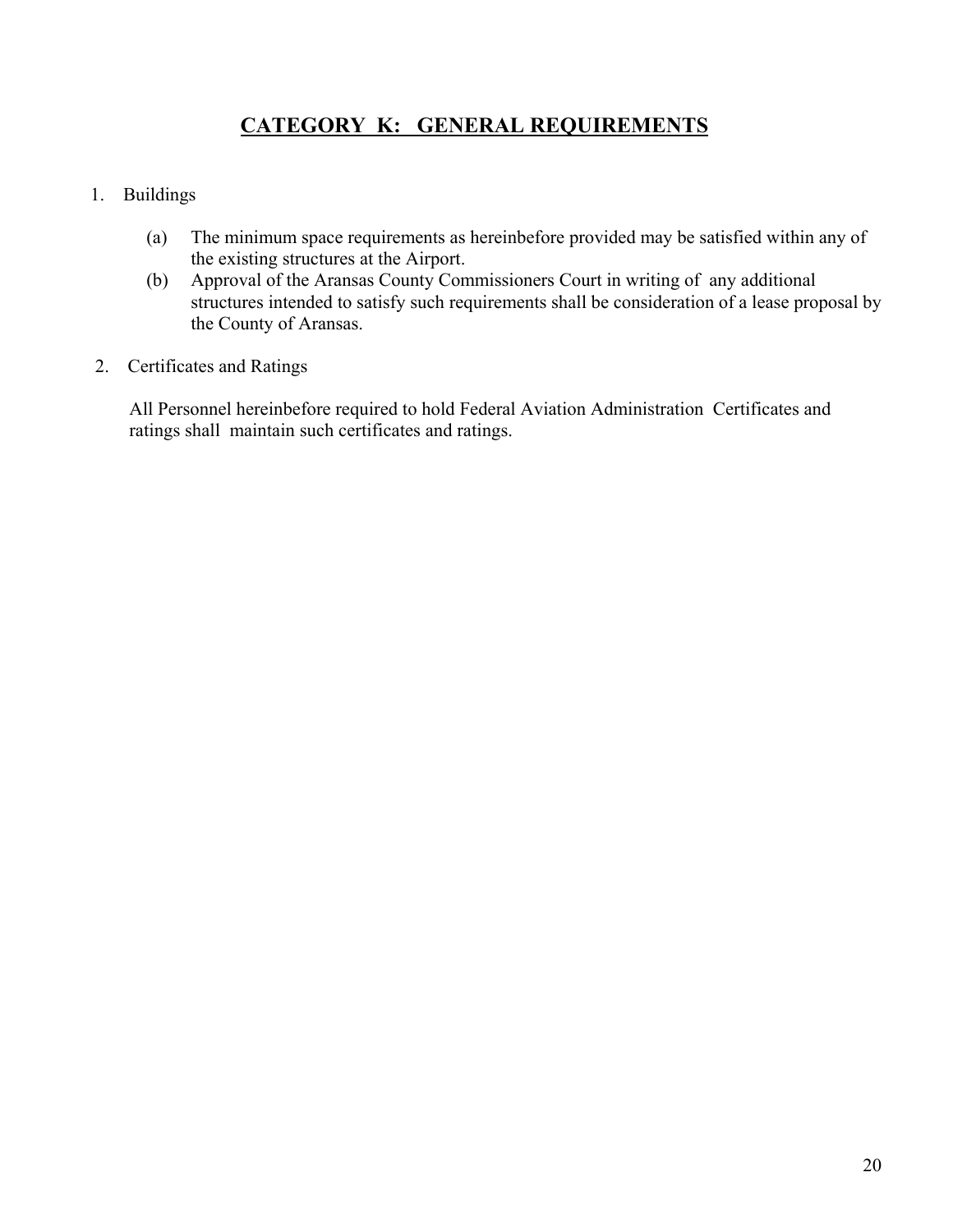#### **CATEGORY L: NONPUBLIC AIRCRAFT FUELS AND OIL DISPENSING SERVICE**

 Lessees desiring to conduct nonpublic aircraft fuel and oil dispensing services shall meet the following minimum standards and provide the following minimum facilities.

Restriction: Lessees holding Non public Aircraft Fuels Dispensing Permits shall not sell or deliver aircraft fuels to anyone other than lessee. Fueling of any aircraft not owned or leased by Lessee shall result in immediate revocation of right to bring fuel upon, or store fuel on, airport property. Upon request by Authority Lessee shall provide evidence ownership or lease of any aircraft being fueled. A corporation may be formed for the expressed purpose of providing fuel services under this standard.

- 1. Personnel engaged in dispensing aircraft fuel shall be properly trained with regard to safety procedures.
- 2. Lessee shall provide only the type of grade of fuel required to service the Lessee's aircraft.
- 3. Metered, filter-equipped dispensers fixed or mobile for dispensing grades of gasoline required. Separate dispensing pumps and meters for each grade of fuel is required.
	- (a) Lessee shall furnish mobile dispensing trucks, having a minimum capacity of 250 gallons for each fuel type provided. Trucks shall be properly maintained, operated and equipped in accordance with applicable FAA, Authority and National Fire Protection Association recommendations, requirements and regulations.
	- (b) Fuel storage tanks shall comply with requirements setout by Environmental Protection Agency and the FAA.
		- 1. Storage tanks for each type of fuel shall have minimum capacities of 2,000 gallon (500 gallons for MOGAS), Fuel storage tanks shall be underground unless authorized (ground mounted located in properly bunkered and approved closures) and such installations shall be in a location approved by the authority in the Fuel Farm, and shall comply with applicable, uniform Building Code Standards, fire codes and ordinances of the Authority and recommendation of the National Fire Protection Association. Aviation fuel tanks shall have walk in capabilities for cleaning and maintenance.
		- 2. All Plans and specifications for improvements on Tank Farms (including landscaping) shall be prepared and presented to the Authority and shall require the written approval of the Authority before any construction or installation may be undertaken.
		- 3. All construction or improvements on the Tank Farm shall conform with any general architectural requirements of Authority and shall be undertaken in accordance with local, State and Federal codes, ordinances and regulations now in force or hereafter prescribed by authority of law. Lessee shall, at its sole cost and expense, obtain all necessary building permits and all labor and material bonds. Upon completion of construction, title to all permanent improvements shall vest in Authority. All improvements of a nonpermanent nature installed by Lessee may be removed from the leased premises at any time.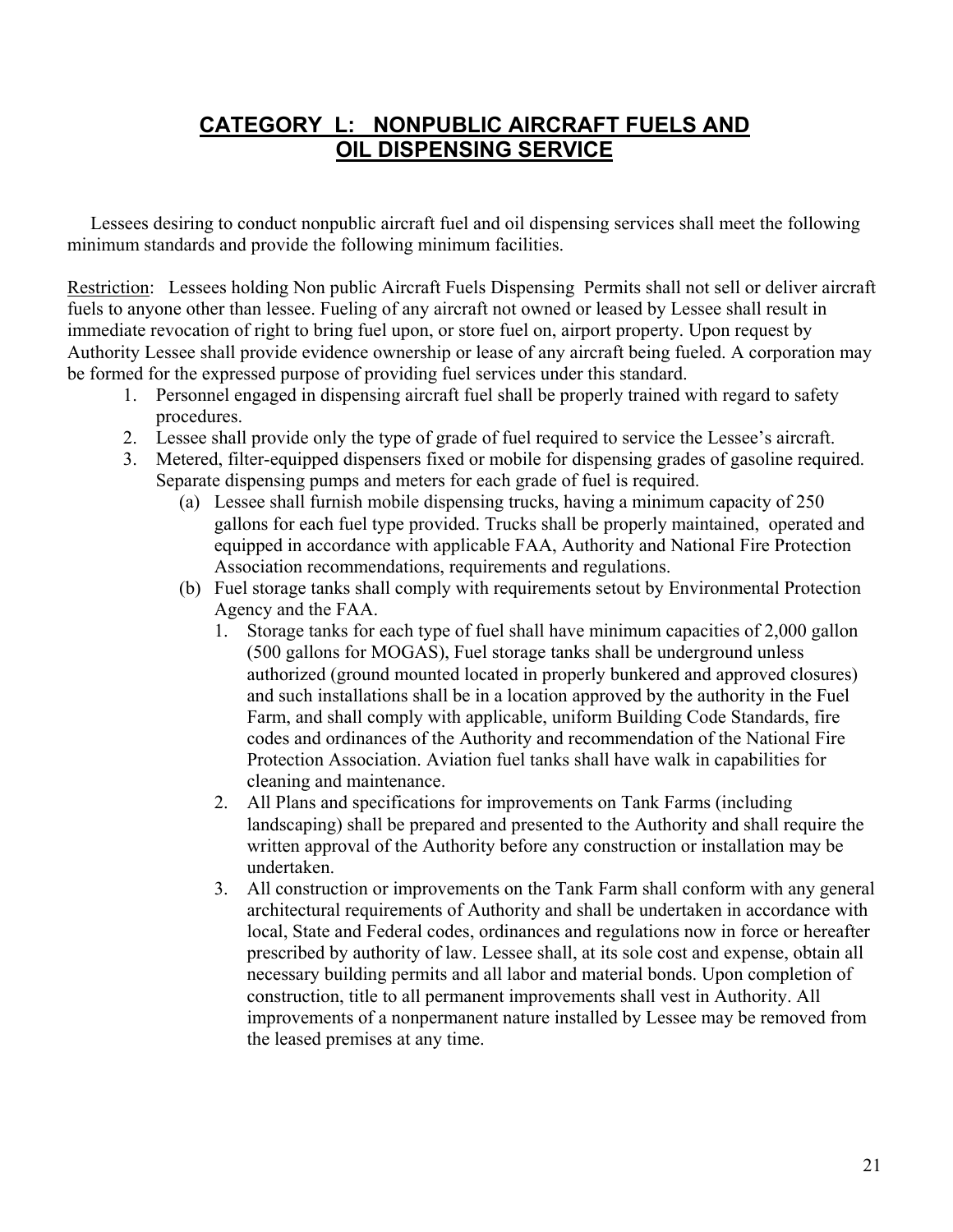- 4. Lessee shall, at its sole cost and expense, maintain fuel; all improvements thereon, and all appurtenances thereto, in a presentable condition consistent with good business practice and equal in appearance and character to other similar improvements on said Airport. Lessee shall repair all damages caused by its employees, patrons, or their operation thereon; shall maintain and repair all equipment thereon; and shall keep its premises in a safe, neat, sightly and good physical condition.
- 5. Lessee shall, in the event it shall become necessary to make physical changes on its premises, promptly make such changes and installations at its sole expense, subject to the approval of the Authority who in their reasonable discretion, shall be the sole judge of the quality of maintenance. Upon written notice by Authority to Lessor, Lessor shall be required to perform whatever reasonable maintenance Authority deems necessary. If said maintenance is not undertaken by Lessee within 10 days after receipt of written notice, Authority shall have the right to enter upon the demised and perform the necessary maintenance, the cost of which shall be borne by Lessee.
- 4. Insurance Coverage Comprehensive Public Liability and Property Damage

| Bodily injury   | $$100,000$ each person<br>\$300,000 each accident |
|-----------------|---------------------------------------------------|
| Property damage | \$100,000 each accident                           |

- 5. Fire extinguishers will be readily available during all refueling or defueling. Personnel will be trained in the use of such equipment as well as in rescue operations. Such persons will attend any training provided by local Fire Marshall or Airport Authority.
- 6. Static discharging ground wires will be attached to the aircraft, the fuel tank, or refueling pit, and to zero potential (ground) before any fueling operations. Grounding rods will be conveniently located.
- 7. Adequate fuel filters and water traps will be installed on all fuel handling equipment and a suitable program for periodically conducting water contamination checks will be established and followed.
- 8. In all matters related to aircraft fueling safety and servicing the provisions of NFPA Manual 407 "Aircraft Fuel Servicing," together with American Petroleum Institute quality control standards, as such documents may be amended from time, shall be used as the basis for all airport fueling operations. Copies thereof are on file with the Airport Manager. In the event of conflict between such documents and the standards set forth elsewhere herein, the standards set forth herein shall control.